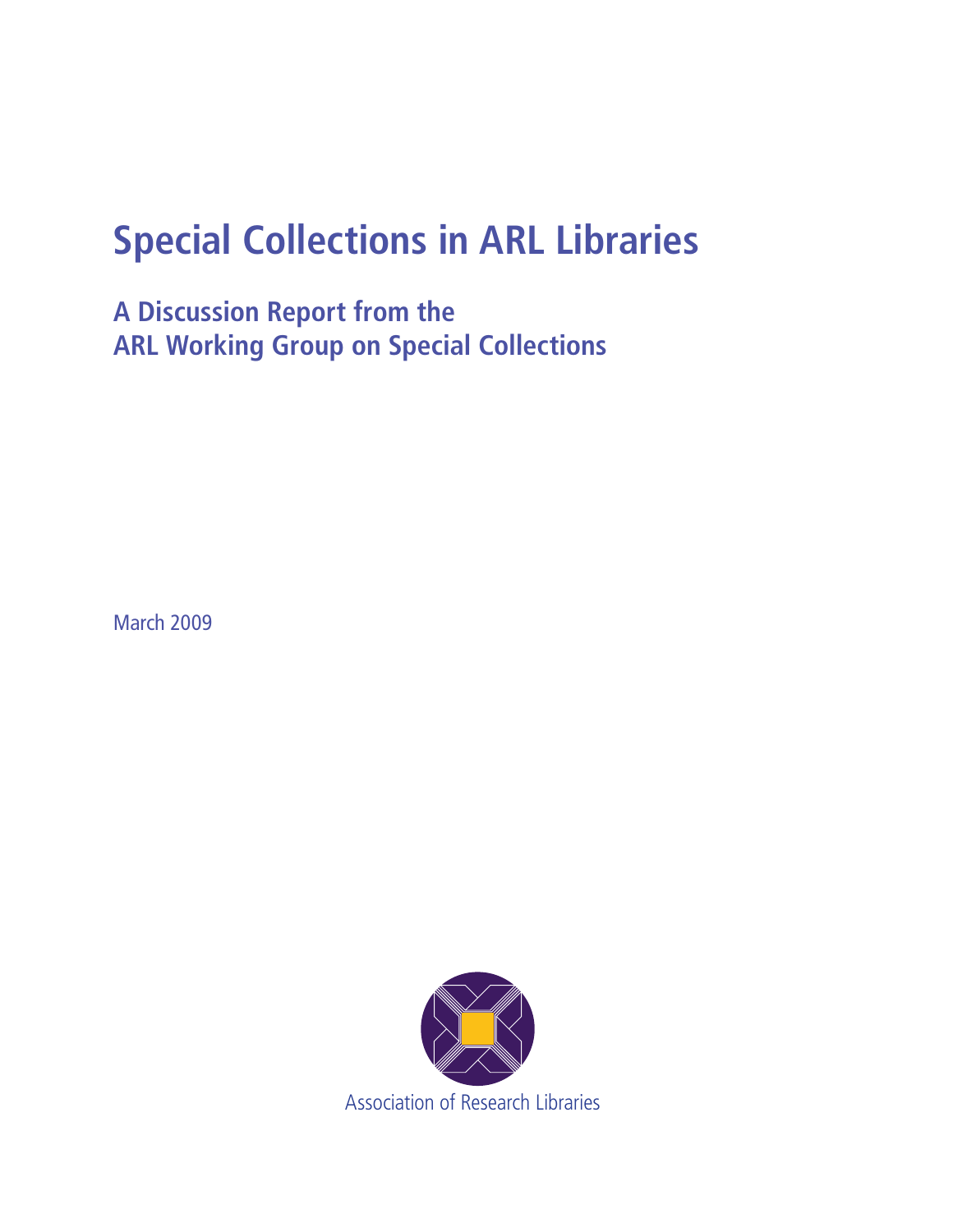Special Collections in ARL Libraries A Discussion Report from the ARL Working Group on Special Collections

March 2009

Published by the Association of Research Libraries Washington, DC 20036 www.arl.org



This work is licensed under the Creative Commons Attribution-No Derivative Works 3.0 Unported License. To view a copy of this license, visit http://creativecommons.org/licenses/by-nd/3.0/ or send a letter to Creative Commons, 171 Second Street, Suite 300, San Francisco, California, 94105, USA.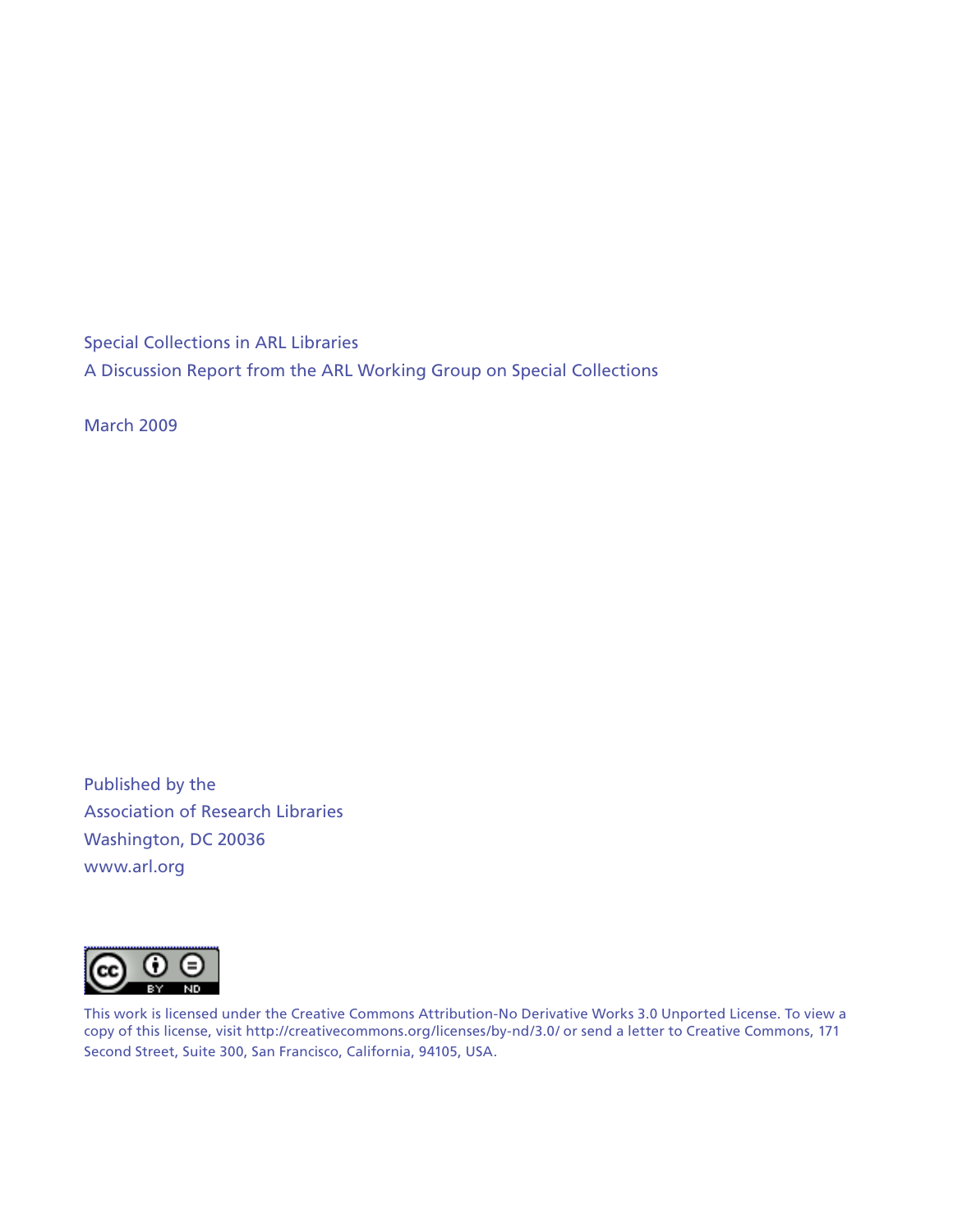# **Contents**

| I. Collecting Carefully, with Regard to Costs, and Ethical and Legal Concerns 11                      |
|-------------------------------------------------------------------------------------------------------|
|                                                                                                       |
| Recommendations (with some talking points on digitization privacy/institutional liability concerns)28 |
|                                                                                                       |
|                                                                                                       |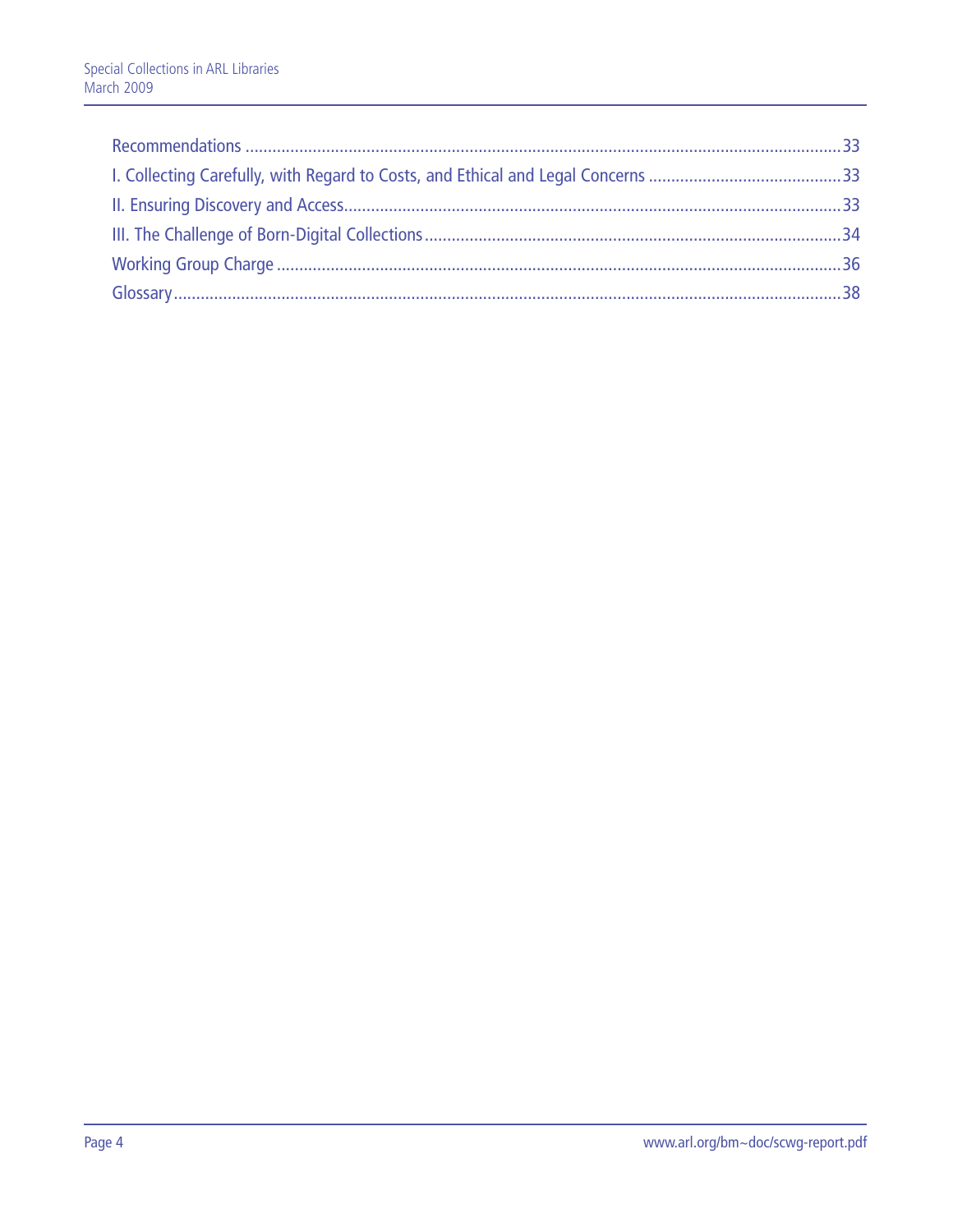# <span id="page-4-0"></span>**Preface**

The ARL Working Group on Special Collections was charged by the Research, Teaching, and Learning Steering Committee in 2007 with advising it "on special collections issues on an ongoing basis. In this context, 'special collections' is construed broadly to include distinctive material in all media and attendant library services."1 The Working Group has two interrelated priorities:

- 1. Identify opportunities and recommend actions for ARL and other organizations that will encourage concerted action and coordinated planning for collecting and exposing 19th- and 20th-century materials in all formats (rare books, archives and manuscripts, audio and video, etc).
- 2. Identify criteria and strategies for collecting digital and other new media material that currently lack a recognized and responsible structure for stewardship.

In this report the Working Group identifies key issues in the management and exposure of special collections material in the 21st century. Though the initial focus was on 19th- and 20th-century materials, most of what is said below applies with equal force to collecting and caring for materials from previous centuries as well as materials that bring us into the present and oblige us to look forward into the future.

Working Group members include directors of research libraries, heads of special collections departments, and other professional leaders with particular concern for traditional and digital special collections. Visitors and observers have included Donald Waters of the Mellon Foundation and Charles Henry of the Council on Library and Information Resources (to consider proposals for the CLIR/Mellon Hidden Collections grant program), and ARL Research Library Leadership Program Fellows drawn from the special collections community.

The Working Group met in person four times in 2007–2008 and conducted extensive e-mail correspondence based on drafts of this report. The chair of the Working Group presented some preliminary findings and recommendations to the annual conference of the Rare Books and Manuscripts Section of ACRL in Los Angeles in June 2008, and subsequently circulated a draft of the report to representatives of both RBMS and the Society of American Archivists. The report presented here reflects extensive comments received from those bodies.

The term "special collections" has been used in North American libraries in many different ways. One of the more restricted uses designates special collections as rare books, generally dating from the dawn of European printing to some point in the 19th century, with the addition of rare editions and special printings of a later date, often known as the

<sup>1</sup> The charge of the Working Group is appended. The charge is also available at [http://www.arl.org/rtl/speccoll/spcollwg/ #special.](http://www.arl.org/rtl/speccoll/spcollwg/ #special) For additional background information and a definition of special collections, see ARL's Special Collections: Statement of Principles (2003), "Research Libraries and the Commitment to Special Collections" at http:/[/www.arl.org/rtl/speccoll/speccollprinciples.shtml](http://www.arl.org/rtl/speccoll/speccollprinciples.shtml).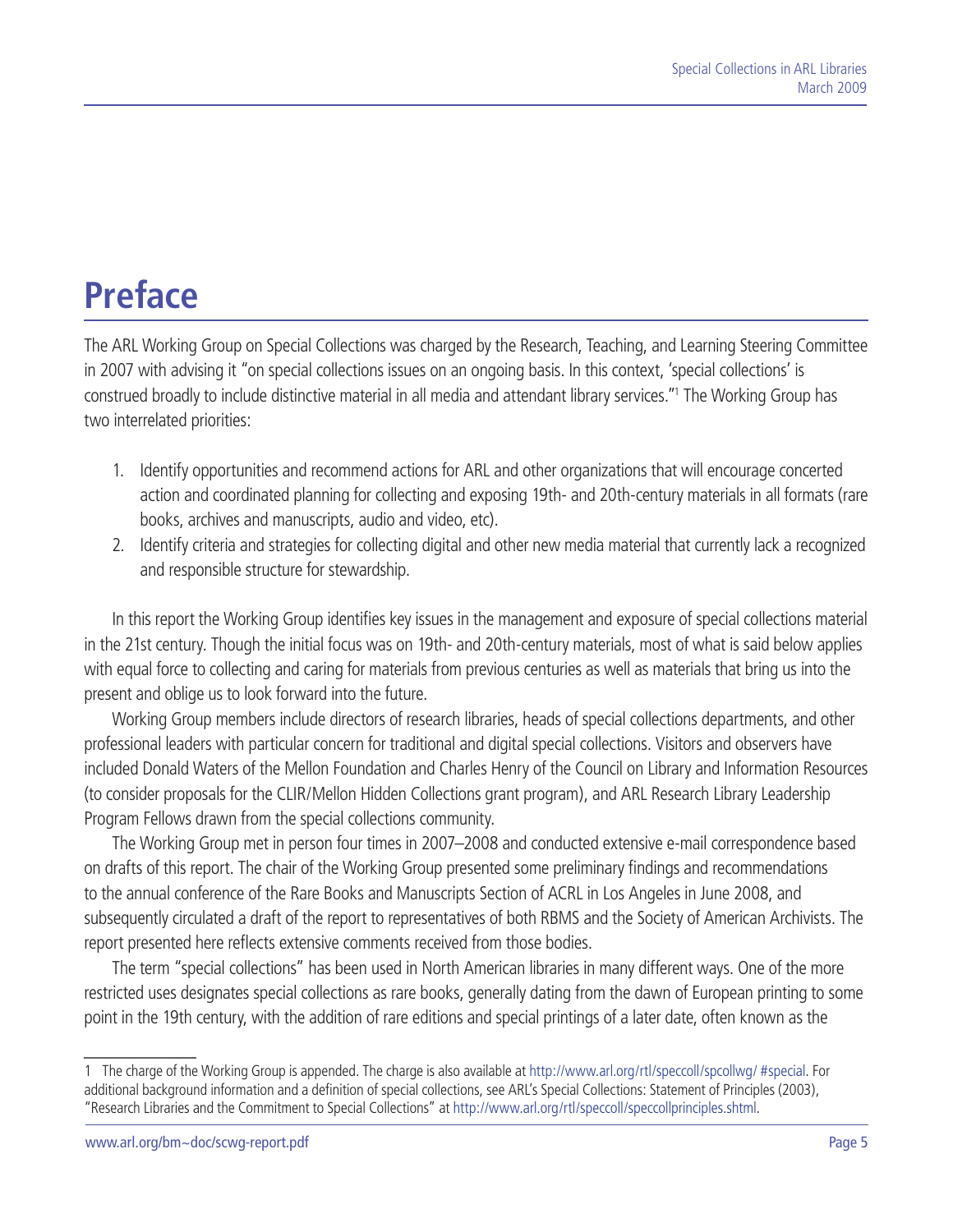"book arts". More often the term is used to include manuscripts, archival collections of mixed format including prints, drawings and photographs, and graphic materials such as maps, theatrical publications, pamphlets, advertizing and posters, and sometimes newspapers, which were not published in book form. "Special collections" also can be extended to include distinct collections of material relating to a particular subject or part of the world or sometimes reflecting the output of a particular publisher; and in this definition the materials often will be in non European languages. By the end of the 20th century, the collections of most libraries of any size had proliferated into numerous additional formats: film and video, audio tapes, microfilm, and other formats for written communication. A new information revolution also had established born-digital materials as an essential part of the holdings of research libraries, though they entered the consciousness of library administrators and their budget calculations first as scientific journals and databases, not a form of communication generally designated as special collections.

 "Special collections" is used in this report ecumenically. Our thinking has embraced libraries' stewardship of any kind of vehicle for information and communication that lacks readily available and standardized classification schemes, and any that is vulnerable to destruction or disappearance without special treatment. Thus we have included evanescent web sites as part of our deliberations, as well as fragile printed ephemera and rare books, and all the other formats mentioned above. We also have taken into account the increasing convergence between special collections in libraries and those held in museums and archives, paying particular attention to material that is not yet housed in any such institution but which needs to be collected, preserved and described in the interests of research in the future.

This document is intended primarily for the directors of ARL member libraries and the administrators within their organizations. Many statements included here will be seen by professional archivists, curators, and special collections librarians as assertions of existing best practice. Special collections departments are often very small and sometimes isolated, and they compete for attention and resources within their own institutions and the broader research environment. One aim of this report, therefore, is to draw the attention of the research library community as a whole to the exceptional opportunities that special collections present to the users of our libraries and to the challenges now faced by special collections departments. We wish to underscore the need for research library leadership to support actions that will increase the visibility and use of special collections and support both existing and developing best practice in the stewardship of special collections. While this report focuses on special collections in North American research libraries, we believe it has potential application more broadly. We hope it may form a useful part of the discussion among many professionals who are charged with the perplexing challenges of handling rare, unique or unusual material that is or ought to be available permanently for use by the widest possible audiences.

An additional purpose of this report is to set out and to invite reflection on the extraordinary challenges that face the collectors and stewards of special collections in libraries and archives in the 21st century. We hope to provide a framework within which some important discussions of policy may take place. We also hope that this report will support an enhanced and extended understanding within research communities more generally of the unique and irreplaceable contribution that special collections make to scholarship and learning, and to the general public good. The research library community has an opportunity to grasp the challenges and help shape a glorious future for the extraordinary resources found in special collections in North America.

— Alice Prochaska, Chair, ARL Working Group on Special Collections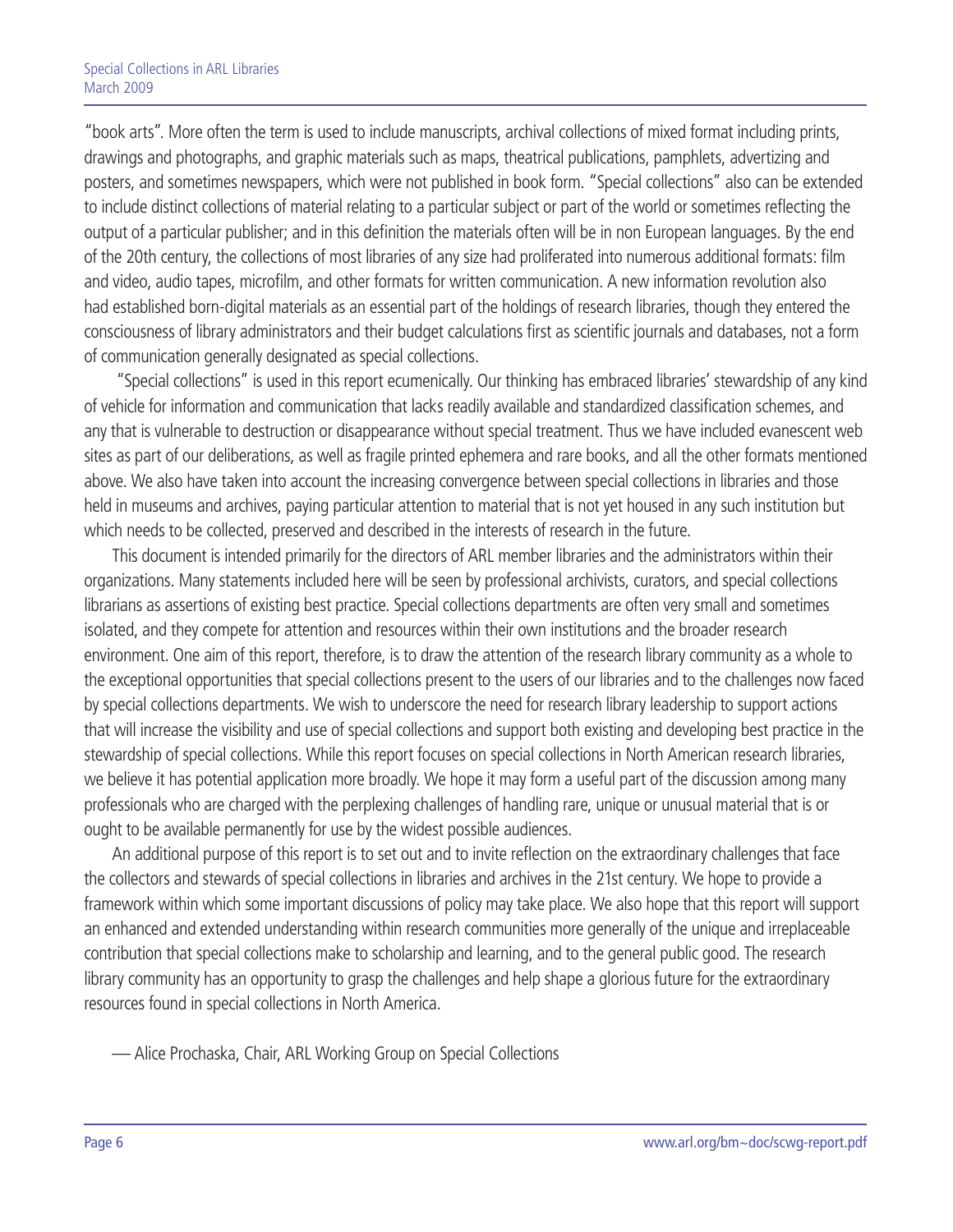# ARL Working Group on Special Collections Members

| Alice Prochaska, Chair (Yale)                          | 2007-2009 |
|--------------------------------------------------------|-----------|
| Larry Alford (Temple)                                  | 2008-2010 |
| Susan Brynteson (Delaware)                             | 2008-2010 |
| Mark Dimunation (Library of Congress)                  | 2007-2011 |
| Jackie Dooley (California, Irvine/RLG Programs/OCLC)   | 2007-2009 |
| Nancy Eaton (Pennsylvania State)                       | 2007-2010 |
| Joan Giesecke (Nebraska)                               | 2007-2009 |
| Nancy Gwinn (Smithsonian)                              | 2008-2010 |
| Anne Kenney (Cornell)                                  | 2008-2010 |
| Clifford Lynch (Coalition for Networked Information)   | Liaison   |
| James Michalko (RLG Programs/OCLC)                     | Liaison   |
| Victoria Montavon (Cincinnati)                         | 2007-2008 |
| Susan Nutter (North Carolina State)                    | 2007-2011 |
| Sarah Pritchard (Northwestern)                         | 2009-2011 |
| Bernard Reilly (Center for Research Libraries)         | 2007-2011 |
| Mike Ridley (University of Guelph)                     | 2009-2011 |
| Gary Strong (California, Los Angeles)                  | 2007      |
| Rich Szary (North Carolina at Chapel Hill)             | 2007-2011 |
| Ian Wilson/Ingrid Parent (Library and Archives Canada) | 2007-2009 |

#### Corresponding Members:

Graham Jefcoate (Nijmegen, Netherlands) Richard Ovenden (Oxford, Bodleian Library) Alice Schreyer (Chicago)

#### Staff Liaisons:

Jaia Barrett (ARL) Julia Blixrud (ARL) Lisa Carter (ARL Visiting Program Officer/North Carolina State) Michael Rush (ARL Visiting Program Officer/Yale) Crit Stuart (ARL)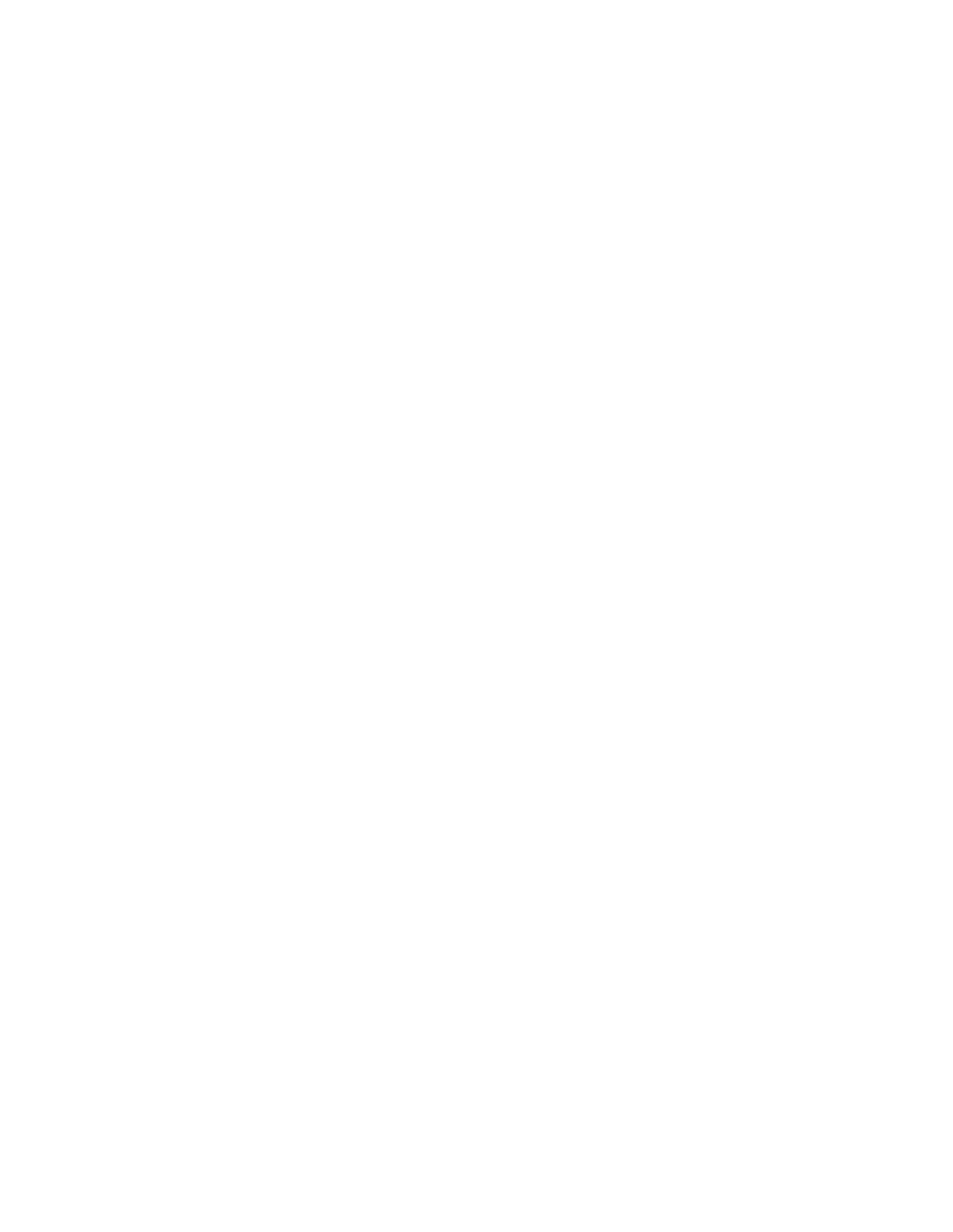# <span id="page-8-0"></span>**Introduction: The Time Is Now**

Special collections in ARL libraries encompass the full gamut of research topics and formats. They have the potential to serve every discipline in the academic curriculum, and they can be useful to all possible clients and users of the research library: from the general public to special interest and amenity groups, to students at all levels and research scholars both within and beyond institutions of higher education. In an environment where mass digitization of books and periodicals for Web access is accelerating, and electronic journals and aggregated databases are part of the shared landscape of scholarly communication, it is their accumulated special collections that increasingly define the uniqueness and character of individual research libraries. The time is now to meet the challenges and responsibilities that these materials present. If they encapsulate the essence of a research library, it is vital that special collections be afforded sufficient resources for their good management.

This report identifies key aspects of the management of special collections material in the 21st century. Contemporary research libraries face limited resources, existing backlogs of under-described material, complicated legal issues, and a swiftly evolving technological landscape. All this challenges their ability to collect, preserve, and provide access to rare and historical resources in a way that offers the appropriate service to library customers. And yet there are abundant opportunities to expose truly unique research materials, as never before.

There are professional and management choices to be made in the way research libraries allocate resources to these rare materials. There are also questions of ethics: issues relating to the proper stewardship of materials that reflect human activity in the past and the selection of materials relating to the present, and a wide range of important issues connected to the obligation to make material accessible to our publics.

The continuing proliferation of public audiences for special collections is one significant aspect of the challenge we address here. Local and family historians, specialist interest groups, businesses of every kind, both for profit and not for profit, from the small and local to the multinational, and the many forms of electronic interactions, from blogs to email lists to social networking sites to interactive presentation tools: all these are features of a dynamically changing landscape, and they all generate an appetite for access to special collections. It is essential to involve the primary groups and associations that cater for these publics, including corporations, associations, and politicians and government at every level. Libraries and archives need to communicate to these communities the challenges of providing access to special collections.

Our charge directed us to look at the issues surrounding materials from the nineteenth and twentieth centuries as well as digital and other new media. Most of what we say below applies with special force to collecting and caring for materials from those recent centuries as well as contemporary times, and we find it both unhelpful, and impossible in practice, to ignore the clamors of modern materials, which oblige us to consider the challenges of the present and future.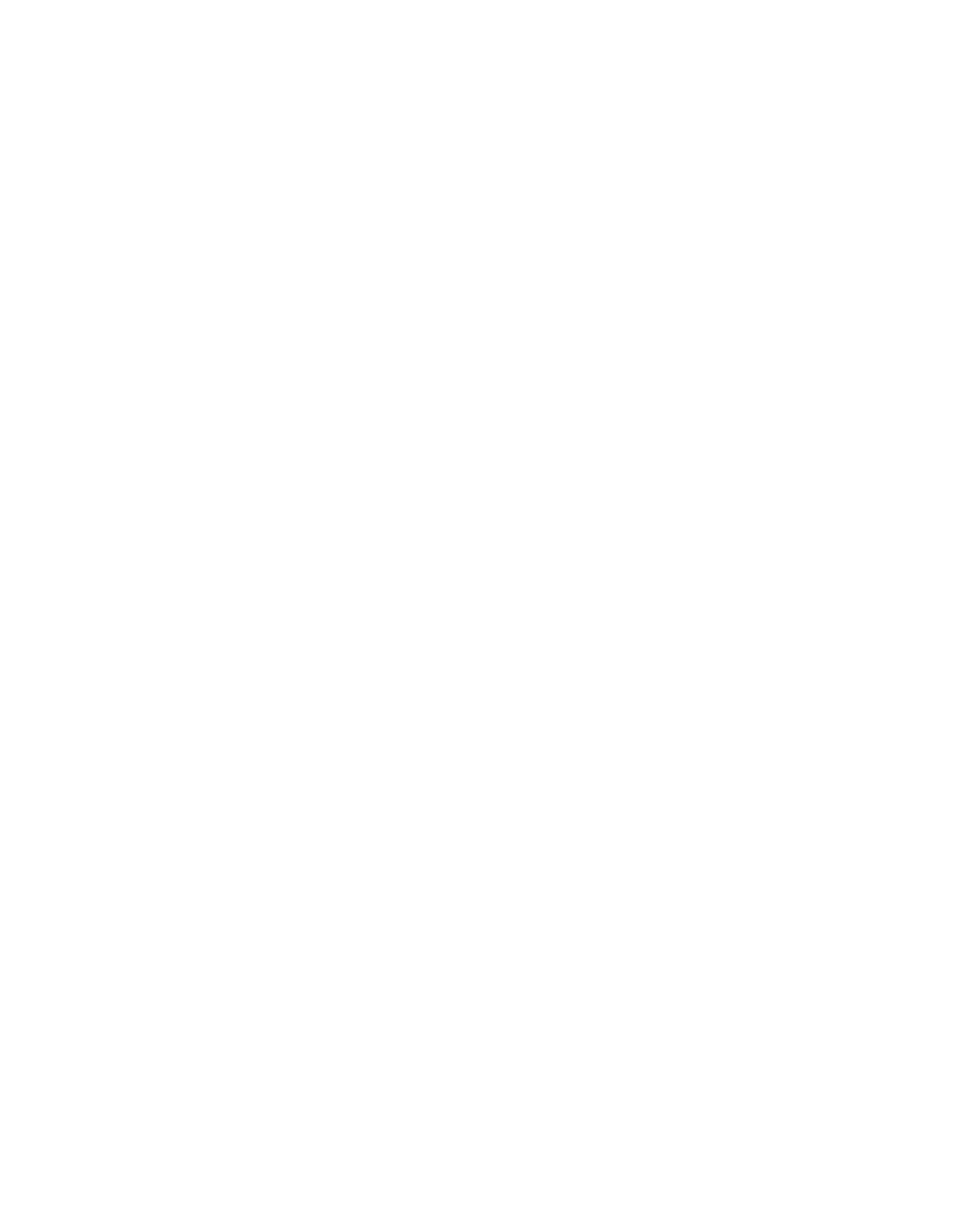# <span id="page-10-0"></span>**I. Collecting Carefully, with Regard to Costs, and Ethical and Legal Concerns**

There are important considerations that should be taken into account in the process of deciding to accept stewardship of special collections materials. Libraries often document the full costs of acquiring a book; in many cases the ancillary costs equal or exceed the purchase price. Processing and preservation costs routinely are taken into consideration in determining whether to purchase or accept gifts of books. The calculation of total acquisition costs for special collections, however, is rarely as easy to determine.<sup>2</sup> The community of research libraries as a whole will also benefit from the establishment of shared databases describing their respective collecting strengths, and based on this, identifying gaps in provision. This information can help individual organizations to avoid costs that might turn out to duplicate the efforts of others.

Collections with substantial digital components add complexities, since both the near-term processing costs and, particularly, longer-term preservation costs for these kinds of materials are not well understood. Often these materials may be offered as gifts and require little or no near-term purchase outlay, but will clearly require significant long-term investment to maintain. In the digital world, it is all too easy to acquire materials that a library cannot afford to keep in perpetuity.

In addition to financial considerations, there are ethical concerns in accepting special collections without considering the total costs of maintaining and providing access to them. First among these is institutional credibility. Institutions risk embarrassment or even legal liability when they accept collections whose high total costs result in delays in meeting donor requirements or expectations. This can lead to even higher costs to the institution in terms of legal fees, public relations work, or accelerated processing expenses.

Next, collections care presents a whole range of issues. If the costs of managing a collection are excessive, the collection itself can be endangered or lost through inadequate preservation or security. The longer a collection languishes in processing, the more expensive it can become to retrieve the information needed to provide good intellectual control or undertake necessary migration or reformatting. Indeed, for digital content it may prove impossible to access and use the files because of technological obsolescence. Uncared-for collections occupy space, whether physical or electronic, that can affect an institution's ability to accept other, more appropriate materials.

There is also some argument that the capability to generate high quality digital surrogates of materials at reasonable cost is redefining expectations of care for the original. Increased user demands mean that preservation now equates to access as it never did before. Until a collection is digitized, and those digital surrogates are widely distributed, the organization that holds it may become vulnerable to the charge that it has not done all it can, or perhaps even all it

<sup>2</sup> See, for example, Kevin M. Guthrie, *The New York Historical Society: Lessons from One Nonprofit's Long Struggle for Survival* San Francisco, Jossey-Bass, 1996, for an excellent case study of how unbridled collecting led to serious financial and managerial problems.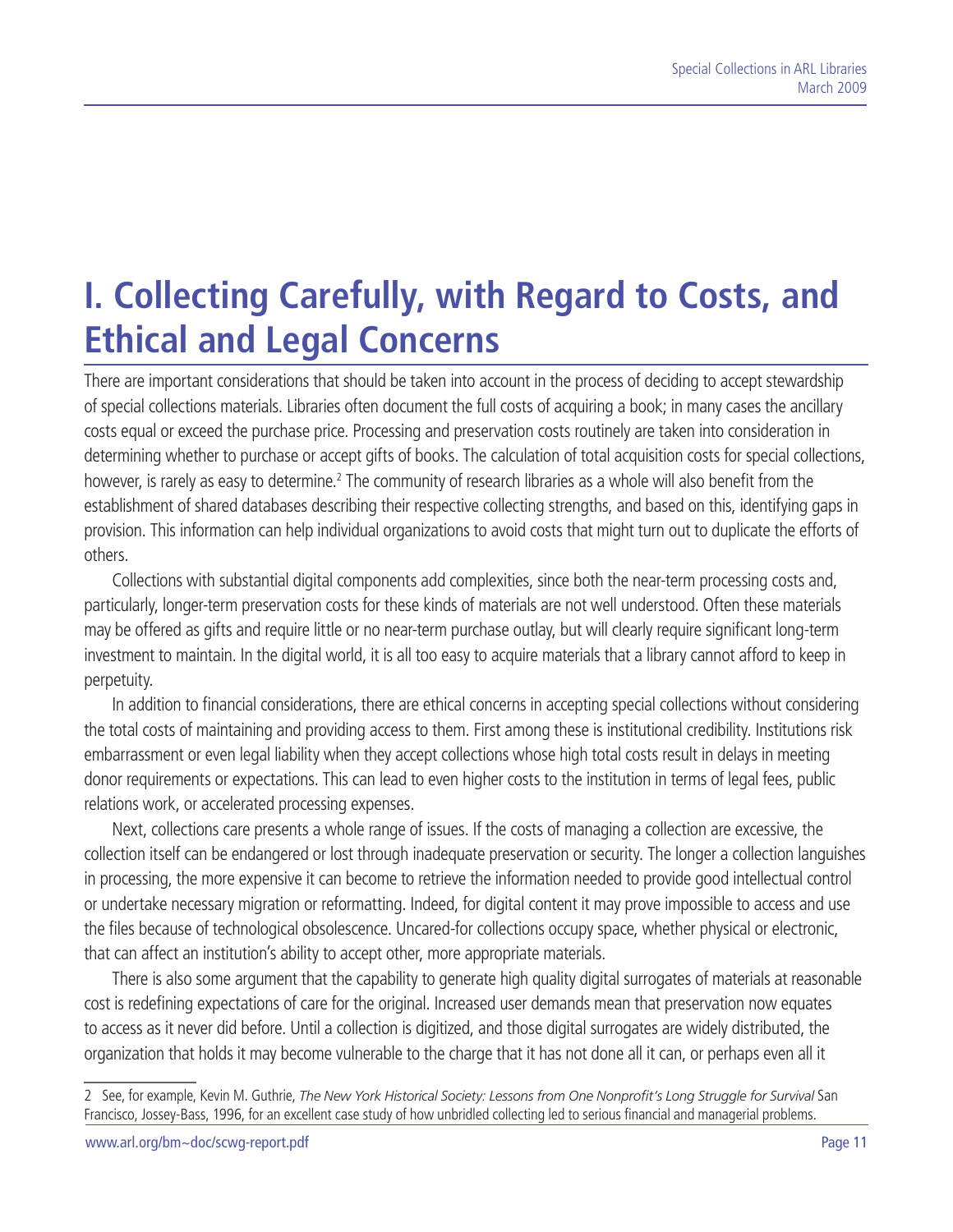<span id="page-11-0"></span>should, to ensure the survival and exposure of the materials. This too is a question of setting priorities in the allocation of resources. Adequate resources will never be available to preserve all special collections either physically or digitally. Decisions about priorities therefore will always be difficult. For example, while there is a strong historic professional body of opinion that only physical preservation (much of it by creating microforms) can be trusted to endure, digital technologies now clearly offer new alternatives.<sup>3</sup>

As special collections holdings become more visible through online finding aids and digital surrogates (which may then be indexed by services such as Google), institutions also have to consider in some cases the potential costs of defending against litigation that seeks to suppress access to the materials or causes them to be destroyed or taken from the archive or library. Once archival materials are indexed in public search tools such as Google, experience has shown that they attract a steady stream of threats, takedown demands, copyright challenges, and other potential litigation. While anecdotally widely reported, the extent of this is not well documented or measured, and it is a particular problem for newer organizations operating digital archives that do not have the depth of financial and legal resources characteristic of a major research library.4

An additional recent development of great concern in this area is the attempt to apply national laws across national boundaries in order to suppress information and communication; see here the recent developments in so-called "Libel Tourism." The issues here go beyond the narrowly legal and reach also to continually evolving matters of public opinion (consider the treatment of materials created by or documenting indigenous peoples in various nations) and even shifting understandings of privacy and anonymity.

### Restrictions on Access

Potential use is a vital consideration when the decision is made to acquire a collection. The goal of acquisition should be access. The Society of American Archivists' Code of Ethics asserts that, "archivists recognize their responsibility to promote the use of records as a fundamental purpose of the keeping of archives."<sup>5</sup> In an era when convenient access can trump quality of content as far as the user is concerned, delaying access to collections—particularly digital collections can have a deleterious effect on an institution's ability to manage that material over time. As part of their commitment to developing a culture of stewardship and respect for cultural records in our society, one task for archivists, curators, and librarians is to educate donors to the dangers and consequences of lengthy restrictions on access to materials. They have to develop means for expediting access that balance donors' rights, privacy concerns, and scholarly use.

At a minimum, the acquiring organization should require a timetable for access—including the possibility of staged access to portions of the collection—and the removal of restrictions as part of its negotiations with donors. The conditions of acceptance and use of a collection need to be clearly understood by both parties and shared with the research community. This is an area where professional organizations could help by providing accessible guidelines for use in negotiations with donors.

<sup>3</sup> See, for example, the ARL statement "Recognizing Digitization as a Preservation Reformatting Method" at http://[www.arl.org/preserv/](http://www.arl.org/preserv/digitization/index.shtml) [digitization/index.shtml.](http://www.arl.org/preserv/digitization/index.shtml)

<sup>4</sup> Some useful resources in this area are the EFF Chilling Effects site at http://[www.chillingeffects.org/](http://www.chillingeffects.org/) and the report of the 2002 Berkeley workshop on "Maintaining Integrity in and Access to Public Digital Archives".

<sup>5</sup> SAA: Council Handbook (App. K-A Code of Ethics with Commentary), http://[www.archivists.org/governance/handbook/app\\_ethics.asp.](http://www.archivists.org/governance/handbook/app_ethics.asp)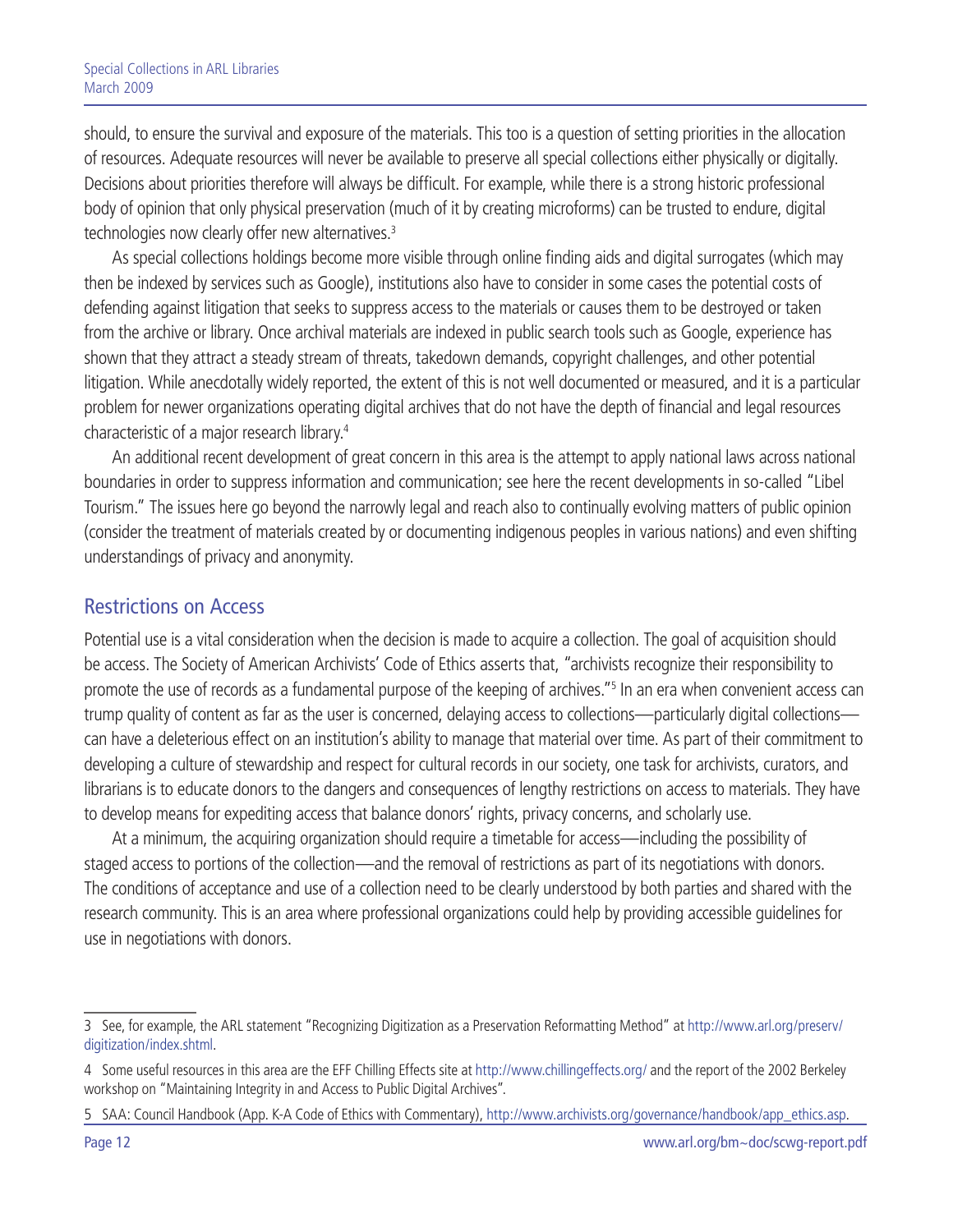<span id="page-12-0"></span>A corollary set of concerns is the high cost of processing and making materials accessible, which can delay access for years, decades, or longer. An institution does disservice to both donors and researchers by denying access to materials over an extended timeframe because of processing delays.6

In the digital realm, access and preservation are closely intertwined; those items that are maintained in their original digital state at the point of acquisition, but with long time restrictions, may not be accessible when those restrictions are lifted. Additionally, resources may be shifted to those materials that can be made accessible. It is necessary, therefore, to ensure that restricted digital materials receive early and regular attention to their preservation and migration.

### Transparent Provenance

It is important also to ensure that users of any collection, now and in the future, can understand its provenance. Teachers at all levels of education need to help their students understand how to assess the utility and trustworthiness of the evidence they are using. Scholars and other researchers must have access to this information if they are to use the materials as credible and authentic resources. The special collections repository has an obligation to describe any questions that may remain about the origin of a collection, and alert the user to restrictions, gaps, and uncertainties.

A further dimension of this question arises in the case of materials whose ownership may be contested, now or in the future. Nations and distinct cultural and ethnic communities increasingly lay claim to archives held in North America and other parts of the world, which they assert to be their property.<sup>7</sup> Individuals increasingly lay claim to intellectual property in the content of archives,<sup>8</sup> especially when they are made public in digital form. Without well documented information about the provenance and surrounding circumstances of a collection, archivists and librarians and their institutions are vulnerable<sup>9</sup> not only to legitimate claims but to others that may be opportunistic and ill founded.

### Sound Records Management Practices

Records managers and special collections librarians should work together to support historical research, by setting aside important and unique records that may serve as primary sources for future research, by identifying records in danger of deterioration, and implementing appropriate preservation methods. Records management is the systematic and administrative control of records throughout their life cycle to ensure efficiency and economy in their creation, use, handling, control, maintenance, and disposition.10 Although some special collections units may be tasked with

<sup>6</sup> Repositories that do permit access to unprocessed collections, however, need to make clear the implications of doing so, such as the likelihood that the order of items within a collection may change and that references to page or folio numbers are provisional.

<sup>7</sup> There is a growing literature on the vexed questions surrounding cultural restitution or repatriation. For some examples dealing specifically with manuscript and archival collections, see the proceedings of an IFLA pre-conference on "Responsible Stewardship Towards Cultural Heritage Materials" in Copenhagen, Denmark, 2005, and Alice Prochaska, "Special Collections in an International Perspective" in Barbara M. Jones (ed.) *Special Collections in the Twenty-First Century*, vol. 52 no. 1 of *Library Trends* (University of Illinois Graduate School of Library and Information Science), 2003. Further discussion of these cultural stewardship issues can be accessed through Alice Prochaska's Web site: <http://www.library.yale.edu/about/librarian>.

<sup>8</sup> See, for example, Ralph Blumenthal, "A Trove of Golden Broadway Images, Stuck in a Tangled History," *The New York Times*, September 12, 2008 [http://www.nytimes.com/2008/09/13/nyregion/13photog.html?\\_r=1&ei=5070&emc=eta1&oref=slogin](http://www.nytimes.com/2008/09/13/nyregion/13photog.html?_r=1&ei=5070&emc=eta1&oref=slogin).

<sup>9</sup> For example, see "On Deposit: A Handshake and a Lawsuit" by Ronald L. Becker (*American Archivist*, Spring 1993). Becker discusses the impact the lack of a clear gift agreement to the outcome of Rutgers vs. Partisan Review.

<sup>10</sup> *A Glossary of Archival and Records Terminology*, Richard Pearce-Moses [http://archivists.org/glossary/term\\_details.](http://archivists.org/glossary/term_details.asp?DefinitionKey=200) [asp?DefinitionKey=200](http://archivists.org/glossary/term_details.asp?DefinitionKey=200).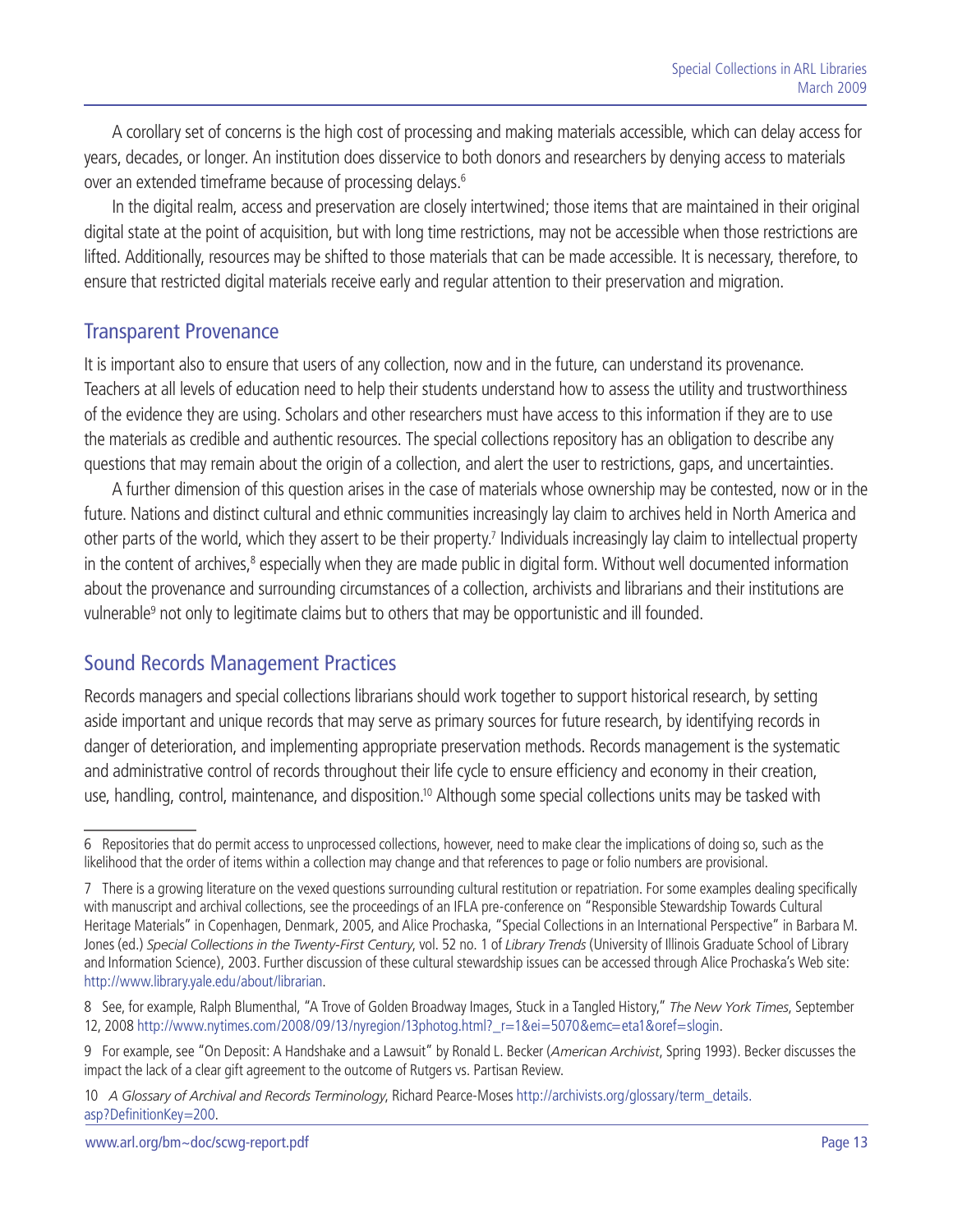institutional records management, records management is in fact a separate function from stewardship of special collections. While the two fields are related, records management is its own field with its own specialist knowledge and resource requirements. Records management is focused primarily on facilitating current use of records, protecting the institution, reducing operating costs, and supporting better management and decision making. Special collections libraries may wish to preserve records for some of the same reasons, but they focus primarily on future use of records in order to serve as research centers and as the guardians of institutional memory.

Special collections departments should coordinate with records managers to ensure that new types of collections of interest to researchers are managed and preserved over the long term. This is particularly important for the products of creative activities which are often overlooked as records management normally concerns itself more with records of routine business processes. To benefit both the organization and researchers, both current and future users, records must be continuously managed so that they are available and useful through their entire lifecycle. As a result of this shared interest in protecting records, special collections professionals should advocate for and support the work of records management programs.

In addition to supporting records managers, stewards of special collections can also learn from them. Much can be gathered from the records management profession about early intervention with records creators in order to facilitate collecting, describing, and preserving new types of special collections, particularly those born-digital. Traditionally, relationships between special collections repositories and creators have not been well established until the end of the careers, or lives, of the creators. While this approach has been successful for traditional paper records and will likely continue to exist, it is not adequate for born-digital collections, which require more immediate and ongoing attention. Records managers have direct relationships with records creators during, and even before, the creation of records. In the same way, special collections departments could develop continuing relationships with the record-creators and provide advice over a number of years in order to ensure that born-digital collections are properly created, managed, and preserved, so that they can be transferred in good condition at a future date.<sup>11</sup>

This new kind of relationship between special collections repositories and creators will also help with description. Born-digital collections are by their nature not physical, but logically constructed and often virtual entities. They cannot be easily understood like paper collections, where much of the content, context, and structure are embedded in the physical form.12 Special collections professionals must describe these collections in new and more robust ways in order to make digital collections useable over time. It would be beneficial to build on the work in this area that has been accomplished by electronic records management professionals. They have made great strides in identifying the descriptive elements necessary for digital collections. Most importantly, they agree that such description cannot be postponed, but must be undertaken from the moment of creation and be augmented throughout the life cycle of the digital collections. Electronic records management professionals also understand the power of leveraging the knowledge and expertise of creators in creating description, because there is no group better positioned to provide such information.13

<sup>11</sup> For examples of guidance given by special collections departments to creators of digital collections, see the Beinecke Rare Book and Manuscript Library's Authors' Guidelines for Digital Preservation<http://www.library.yale.edu/~nkuhl/AuthorsGuidelines.pdf>and the documents created by the Paradigm Project<http://www.paradigm.ac.uk/workbook/appendices/guidelines.html>.

<sup>12</sup> Philip C. Bantin, *Understanding Data and Information Systems for Recordkeeping*, New York: Neal-Schuman Publishers, 2008, 14–15.

<sup>13</sup> Special thanks to Kevin Glick, Electronic Records Archivist at Yale, for providing insight for this section.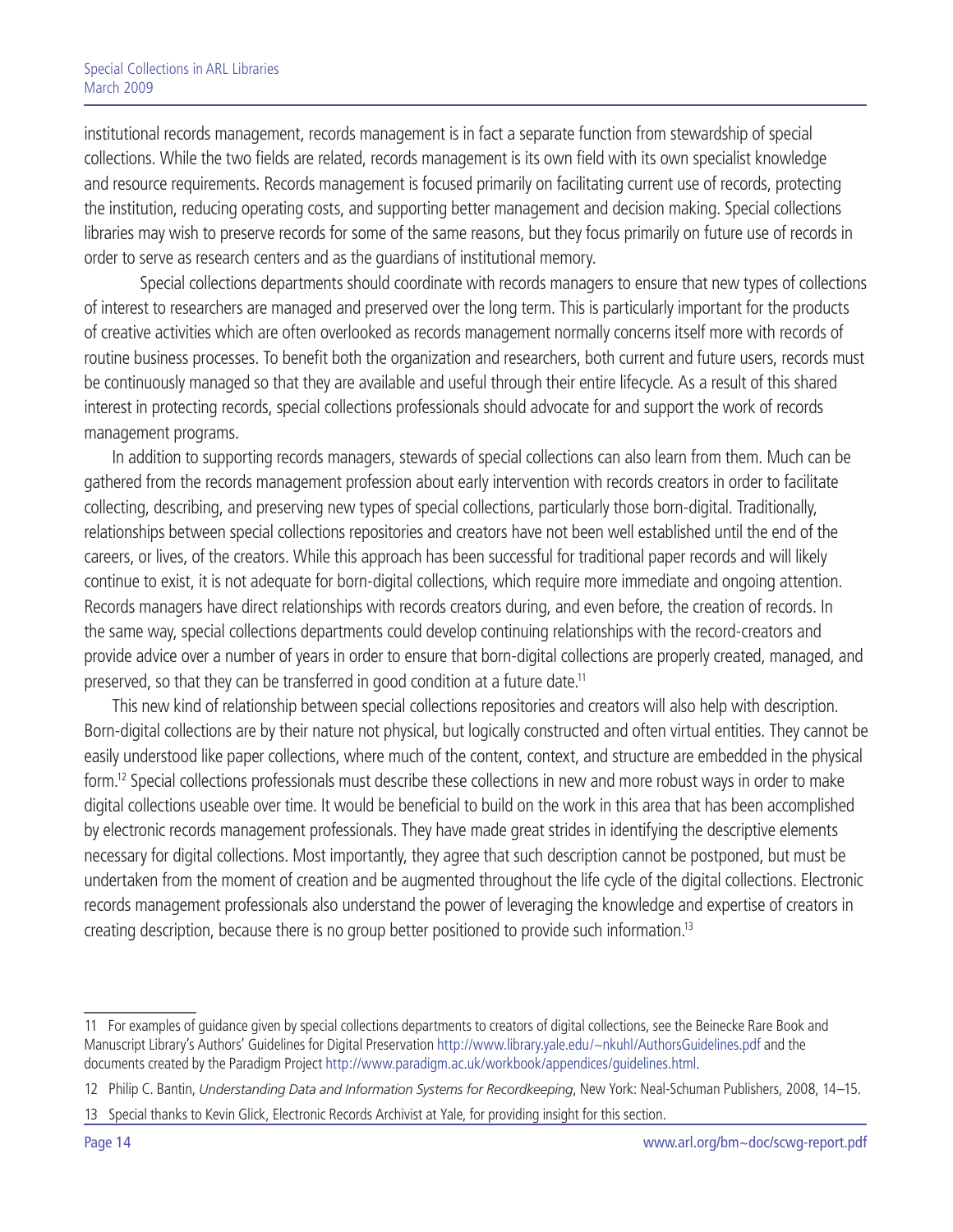## <span id="page-14-0"></span>Recommendations:

- 1. Donors and senior administrators need to be informed about the value and the costs of managing collections. Repositories need carefully to assess their own capabilities prior to accepting collections. Tools should be developed to assist in this process of assessment, including enhanced, web-based guides to the strengths and collecting profiles of research libraries throughout North America.
- 2. The professionals and administrators who are charged with care of special collections must themselves take carefully into account the costs of preservation, processing and providing access, including digital access, when they accept or purchase a collection.
- 3. The heads of archives and libraries, as well as their special collections staff, must educate donors to the consequences of lengthy restrictions on access, and should strive to balance considerations of individual privacy with those of scholarly access and the long-term interests of collections and their users.
- 4. Rigorous, full, and accurate documentation of the source of any acquisition is essential.
- 5. Archivists, curators, and librarians must support the work of records management staff and adopt early intervention practices in order to facilitate collecting, describing, and preserving new types of special collections, particularly those born-digital.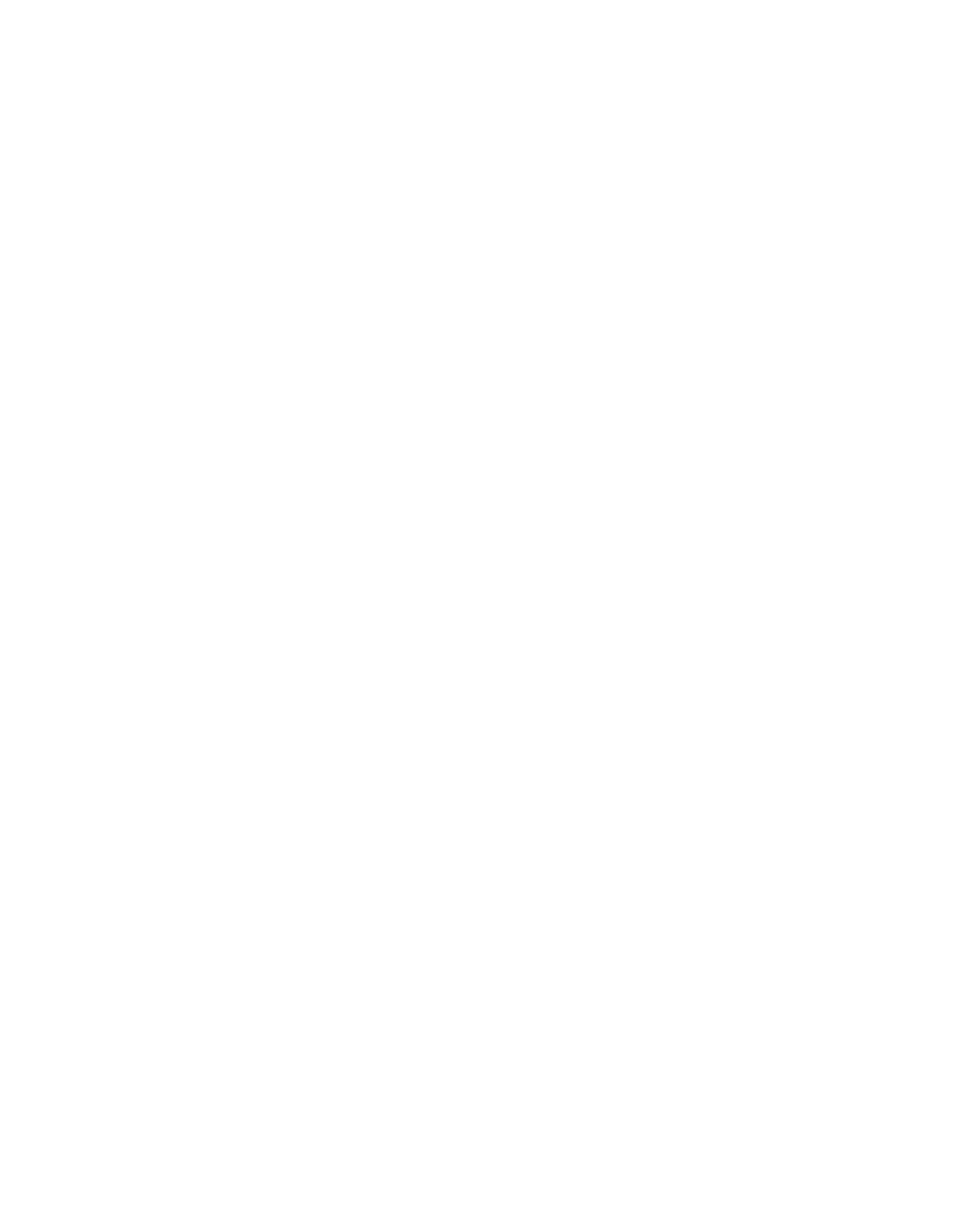# <span id="page-16-0"></span>**II. Ensuring Discovery and Access**

While the appetite for using special collections seems to be growing exponentially, the hoard of unused evidence that is still locked up in our undescribed, "hidden collections" is incalculable.<sup>14</sup> Special collections too often remain hidden from view because their parent library lacks the resources to provide basic levels of descriptive metadata. While in some cases, special collections have moved to the head of the priority list, or close to it, this is true partly because other institutional imperatives (backlogs, retrospective conversion, holding data maintenance, etc.) are now seen as less urgent.

It is also true that the digital environment makes it possible both to disclose and to make usable materials in challenging formats or uncataloged quantities. As publishers, libraries, museums, and archives reveal a portion of their treasures with online images, the public appetite for these materials, both online and in the original, "grows by that it feeds on."15 ARL directors need to address the resource problems that have held research libraries back from providing adequate descriptions of so much of the great national and international wealth of special collections.

# Addressing the Problem of Backlogs and "Hidden Collections"

Many of the underlying considerations for setting processing priorities apply equally both to the overall choices that research libraries have to make and the internal criteria for making choices in special collections departments: preservation needs, likely scholarly value, links to complementary collections, potential rewards in support for institutional programs, and more.

There are also external considerations to apply in setting processing priorities for special collections, including:

- Support for the growth of evidence-based learning and teaching from collections<sup>16</sup>
- Tie-in with curriculum needs on campus and nationally
- The potential of some particular collections to capture attention and thus to raise public awareness of the library's special collections
- Opportunities to attract private donations

<sup>14</sup> See "Hidden Collections, Scholarly Barriers: Creating Access to Unprocessed Special Collections Materials in North America's Research Libraries"<http://www.arl.org/rtl/speccoll/hidden/index.shtml>.

<sup>15</sup> It is a common experience, for instance, that the demand to see the original materials increases when a digital surrogate is made available.

<sup>16</sup> Some examples of faculty and student engagement with special collections materials are detailed in the ARL Virtual & Instructional

Initiatives Survey<http://www.arl.org/rtl/roles/vrii/>in the report on the Special Collections Subtopic [http://www.arl.org/bm~doc/](http://www.arl.org/bm~doc/vriispecialcollections.pdf) [vriispecialcollections.pdf](http://www.arl.org/bm~doc/vriispecialcollections.pdf).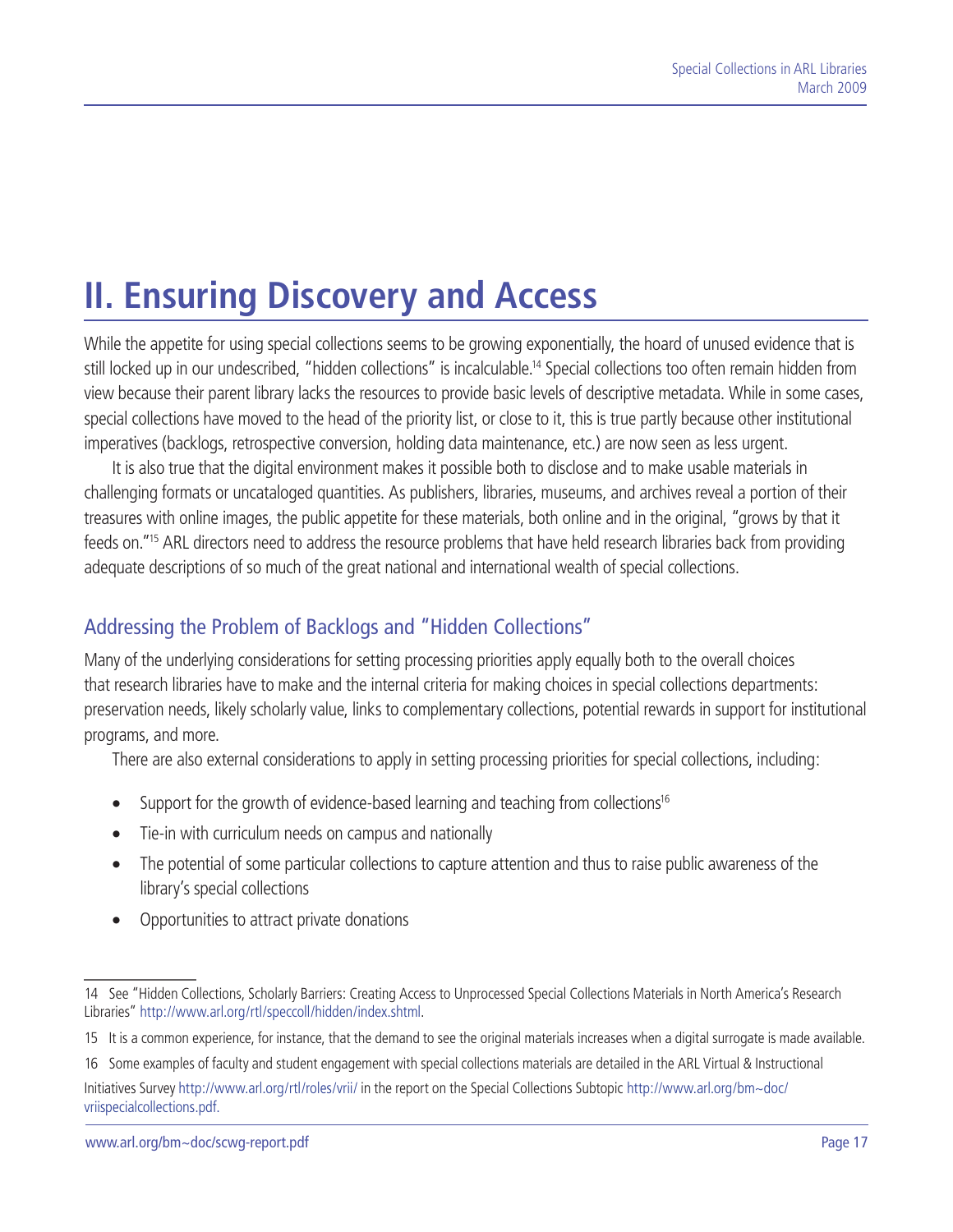- <span id="page-17-0"></span>• Grant-giving opportunities funded by international and national or federal organizations<sup>17</sup>
- Potential for links with other programs, whether in other universities or further afield<sup>18</sup>
- Links to local communities and outreach programs, e.g., to a local/state historical society or the local chamber of commerce
- Potential for cost recovery from the commercial sector<sup>19</sup>

## Focus on Access in Setting Descriptive Standards

"If it's not [described] online, it doesn't exist." This saying, commonly applied by consumers in the 21st century to any form of information, applies with even more force to special collections. As managers of special collections repositories address the difficult task of setting priorities, they need to bear in mind the maxim that some access is better than none and the lack of any online description virtually amounts to no access. They should save perfection in descriptive practices for the most significant material or for that which cannot be described usefully at all without explicit detail. There is no excuse for books not to be described online. Inexpensive processes relying on vendors for sketchy or imperfect metadata is preferable to the alternative of not exposing the collection to use at all. Imperfect guides should be converted to digital with the least revision possible, focusing on data structure rather than upgrading the descriptive content as a first priority. The influential work of Greene and Meissner is extremely helpful here as a quide to making choices.<sup>20</sup>

There is a body of good practice and recommendations coming out of the work of professional organizations through committees such as the Bibliographic Standards Committee in ACRL/RBMS, the SAA Standards Committee, the Canadian Committee on Cataloguing (CCC), the Canadian Committee on Archival Description (CCAD), and other organizations. Descriptive standards such as Describing Archives: A Content Standard (DACS) emphasize flexibility and are designed to function independent of transmission format (e.g. MARC catalog records or EAD finding aids).<sup>21</sup> The development

<sup>17</sup> For the new CLIR program, *Cataloging Hidden Special Collections and Archives: Building a New Research Environment*, funded by the Andrew W. Mellon Foundation, see [http://www.clir.org/hiddencollections/index.html.](http://www.clir.org/hiddencollections/index.html) The Arcadia Fund's Endangered Archives program made recent additional grants including one for \$500,000 to UCLA Library. See<http://www.Arcadiafund.org.uk>. These are but two of the significant funding agencies with new programs to support archives and special collections. In recent years numerous ARL member libraries have received grants from federal funding agencies such as NEH, IMLS, NHPRC, NSF, and the TICFIAA (title VI) program, to cite just some examples.

<sup>18</sup> For example: 1) Harvard and Yale are both dealing with pamphlets, and both have projects on the First World War. 2) Yale is digitizing the Yale Daily News. Cornell has already digitized its student paper. Who else is doing the same? How might we combine, in a way that would be useful to all our campuses, and maybe provide a starting-point for some journalism courses? 3) CRL is working on the notion of adding a program in archiving human rights documentation to its Global Resources Network. How do we leverage this opportunity and combine forces with member universities, e.g., Duke, Notre Dame, Columbia, Yale, University of Connecticut, that have kindred collections as well as the soon to be opened Museum of Human Rights in Winnipeg, Manitoba?

<sup>19</sup> Right now the commercial sector's interest is focused on genealogical material, such as census data, passenger lists, immigrant records and documents. Costs may be covered by the private sector but the library or archives will need to consider the "saleability" of what gets to be digitized and its attractiveness to the private sector.

<sup>20</sup> Mark A. Greene and Dennis Meissner, "More Product, Less Process: Revamping Traditional Archival Processing," *American Archivist* 68 no. 2 (Fall/Winter 2005): 208–63.

<sup>21</sup> See Society of American Archivists, *Describing Archives: A Content Standard,* Chicago, Society of American Archivists, 2004.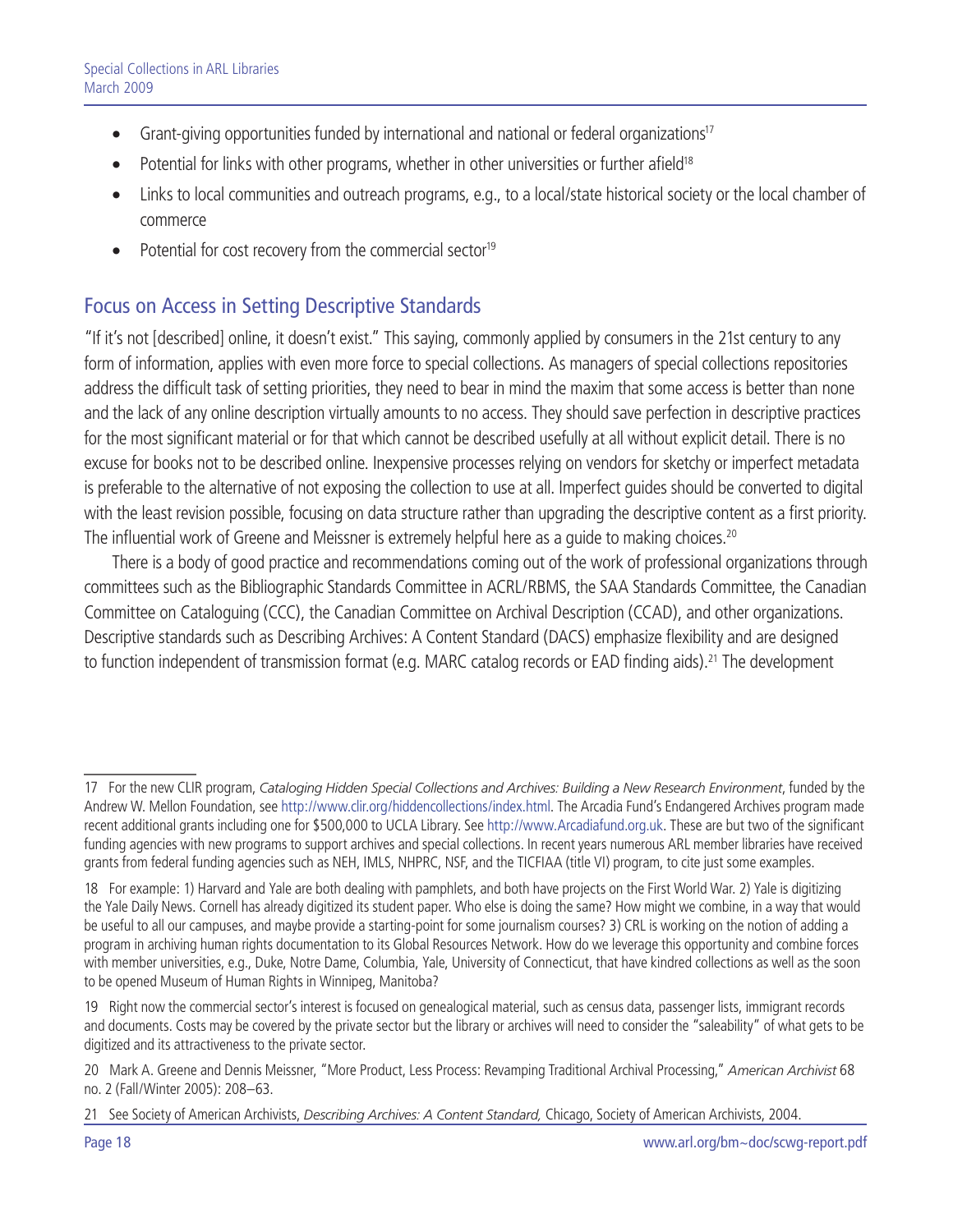<span id="page-18-0"></span>and use of Encoded Archival Description (EAD) illustrates not only the importance but also the complexity of developing software tools and the necessary technical environment and shared practices that enable cost effective implementation.<sup>22</sup>

At the same time as adopting the most cost-effective standards and working to the maximum extent possible within the standards framework recommended by the professional associations, repositories need to acknowledge the added expense of some special collections description and access compared with other library materials. Unpublished materials and ephemera lack standard references such as titles, names of authors, and places of publication. They often require in-depth research to establish their date, authorship, provenance, or authenticity; and collections of such material are often incomplete, calling for explanation and reference to other sources. Such facts of life should be explained clearly in terms of the collections' unique value to the academy and society, preferably with some well chosen illustrative examples. It must also be demonstrated that building and maintaining collaborative environments (linking repositories in the same geographic region, for instance) enables efficiencies and economies, and leads to the sharing of information and expertise. This fact applies with equal force to both digital and analog collections.

### User Contributions

The experienced librarian or archivist knows that by presenting a collection to users, it may be possible to learn from the users just how much further description of that material might be desirable. Faculty and graduate students quarrying neglected collections for new sources may be called into service to describe those collections with a modicum of training and professional guidance. For example, with funding from Mellon, the University of Chicago is harnessing the talent of faculty and graduate students to assist with uncovering and describing metropolitan collections in African American history.<sup>23</sup>

Local history societies can uncover and then describe hidden gold in collections that have never commanded attention because they were thought to be unimportant in the broader picture of accepted knowledge. Repositories are also experimenting with interactive descriptive tools which invite visitors to their reading rooms or Web sites, or both, to contribute additional information.24 Catalogs of special collections are protean and increasingly open; and that is good for access. Or to put it another way, access begets access.

<sup>22</sup> See, for example, The Archivists' Toolkit™<http://archiviststoolkit.org/toolkit/oldSite/index.html>. The Archivists' Toolkit™ is an open source archival data management system to provide integrated support for accessioning, description, donor tracking, name and subject authority work, and location management for archival materials. Developed by the University of California, San Diego, New York University, and the Five Colleges, Inc., the effort to build this application benefited tremendously from the interested guidance of the archival community and was made possible with funding from The Andrew W. Mellon Foundation. For examples of EAD best practices developed to encourage interoperability and common practice, see the RLG standards for EAD <http://www.oclc.org/programs/ourwork/past/ead/bpg.pdf> and the Northwest Digitial Archives' NWDA Best Practices for Encoded Archival Description (EAD) [http://orbiscascade.org/index/cms-filesystem](http://orbiscascade.org/index/cms-filesystem-action?file=nwda/tools/nwdabpg%20version%203.4%2020080130.pdf)[action?file=nwda/tools/nwdabpg%20version%203.4%2020080130.pdf](http://orbiscascade.org/index/cms-filesystem-action?file=nwda/tools/nwdabpg%20version%203.4%2020080130.pdf).

<sup>23</sup> See "University of Chicago Explores Library-Faculty Partnerships in Uncovering Hidden Collections" [http://www.arl.org/resources/pubs/](http://www.arl.org/resources/pubs/br/br251.shtml) [br/br251.shtml](http://www.arl.org/resources/pubs/br/br251.shtml).

<sup>24</sup> See, for example, Magia Ghetu Krause and Elizabeth Yakel, "Interaction in Virtual Archives: The Polar Bear Expedition Digital Collections Next Generation Finding Aid," *American Archivist* 70, no. 2 (Fall/Winter 2007). See also: Polar Bear Expedition Digital Collections, [http://](http://polarbears.si.umich.edu/) [polarbears.si.umich.edu/](http://polarbears.si.umich.edu/). Another example is the Library of Congress' photostream on Flickr [http://www.flickr.com/photos/library\\_of\\_congress](http://www.flickr.com/photos/library_of_congress)  that encourages visitors to add notes and comments to photos from their collections. Additional examples can be found in SPEC Kit 304 *Social Software in Libraries* July 2008.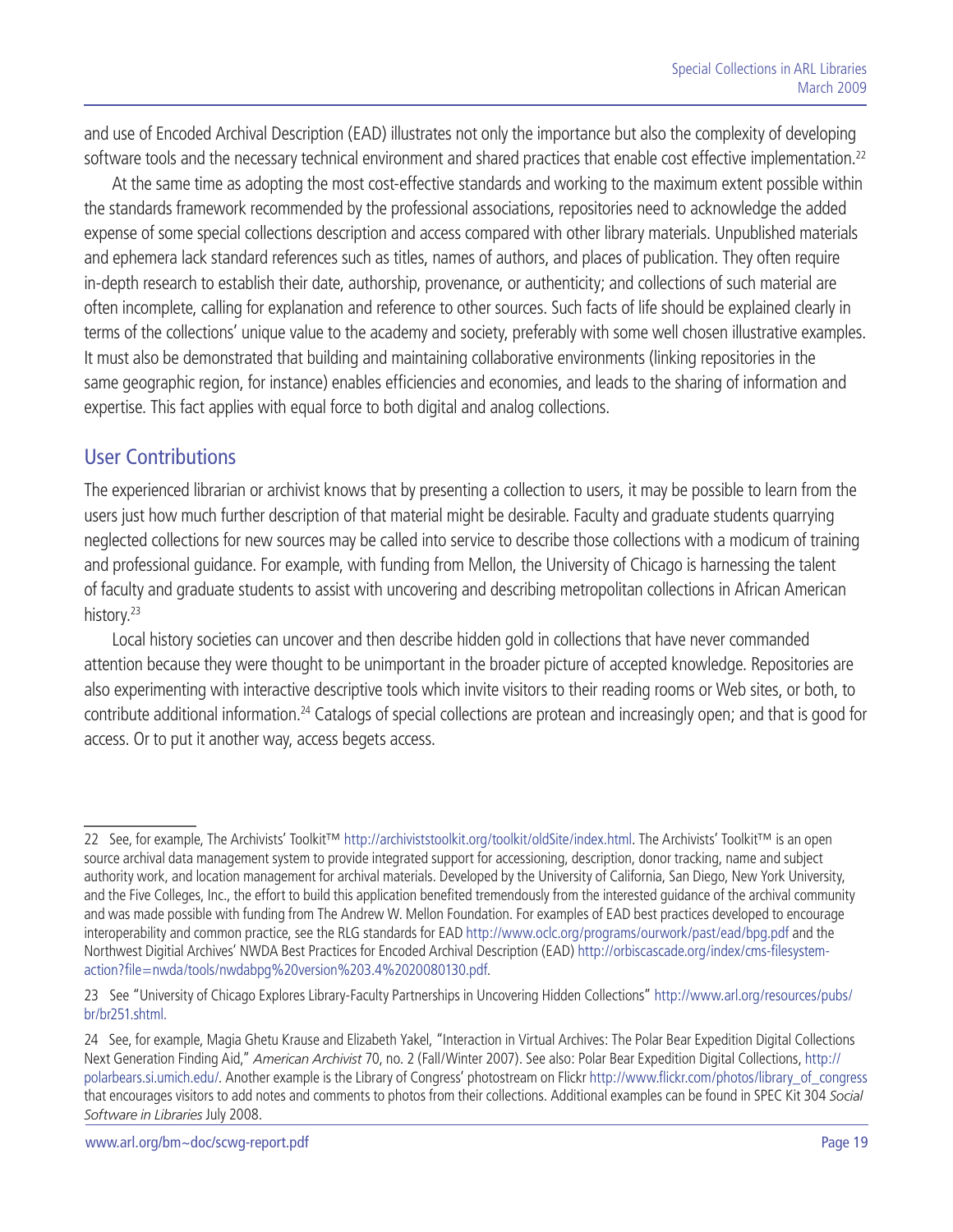# <span id="page-19-0"></span>Cross-Institutional Collaboration and Cross-Collection Searching

Changing habits among the users of special collections include the growing tendency to use new digital tools to mine data from collections.25 Interactive opportunities lead communities of scholars and other users to share information and opinions about material within the electronic environment. Digitization has presented for some time the opportunity to bring together collections that are held in separate repositories, and that capability is now becoming part of the background to new collaborative enterprises.<sup>26</sup> There is a great opportunity to "integrate" all collections, archival and published, analogue and digital, through metadata and systems. For example, a biography of a military general could be supplemented by the letters or diaries of a soldier serving in the same mission. The user would be well served by being able to access material across formats and media within the same institution as well as across distance among institutions.

Increasingly, funding bodies encourage collaborations among libraries, archives, and museums. As the recent work by RLG Programs on Library, Archive, and Museum Collaboration: Organizational and Service Relationships has suggested,<sup>27</sup> there is an opportunity here--we might say an imperative--for archivists, curators, and librarians to take the lead to work together to bring disparate parts of a potentially whole collection together. The special collections community, which includes the parent libraries and other repositories in which collections are held, has a responsibility to advocate for appropriate support at the highest levels of research and development. Where access to collections is understood as a dynamic and essential part of the academic environment, scholars will reap long-term benefits.

### **Exhibitions**

Exhibitions are an excellent means for promoting public access to collections. To risk stating the obvious, the public promotion of collections is an essential professional tool. Here too, the archivist, curator, or librarian may work with students or the local community to produce a show, always taking preservation issues into account. Often the conservation activity involved in setting up the exhibition can provide an opportunity for publicity and fund-raising in its own right. A published descriptive catalog or a virtual version of the exhibition online ideally provides longevity and greater access to the exhibition.

The publicity surrounding a special exhibition can promote the whole library or archive, as well as attract potential donors and provide a positive view of the organization in the local community. Working with the press and media on a regular basis, inviting them in for special previews, providing links between the work in hand and some other newsworthy event, making creative use of new software tools to design interactive exhibits Web sites: all this helps promote access not just for a one-off exhibition but for the library's special collections as a whole.28 We applaud the

<sup>25</sup> For a fuller discussion of data mining (or computing on collections) see page 28 in this report.

<sup>26</sup> See, for example, the Codex Sinaiticus Project Web site<http://www.codexsinaiticus.org/en/>about the efforts of the British Library, the National Library of Russia, St. Catherines Monastery, and the Leipzig University Library to digitally reunite the dispersed fragments of the oldest Bible.

<sup>27</sup> See Diane Zorich, Günter Waibel, and Rickey Erway, *Beyond the Silos of the LAMs: Collaboration Among Libraries, Archives, and Museums*, Report produced by OCLC Programs and Research, 2008. Published online at [http://www.oclc.org/programs/publications/](http://www.oclc.org/programs/publications/reports/2008-05.pdf) [reports/2008-05.pdf](http://www.oclc.org/programs/publications/reports/2008-05.pdf).

<sup>28</sup> Exhibits that highlight scholarly works that result from research on primary documents can increase awareness of the value of special collections. Other ways of increasing awareness of special collections include marketing primary materials via thumbnail images used as screen savers and login images on computers in learning commons, or posted via the library's Web page. Some libraries have imagined listing scores of collections with tantalizing images under the header "hot topics and primary materials to support papers in History 200, English 400," etc.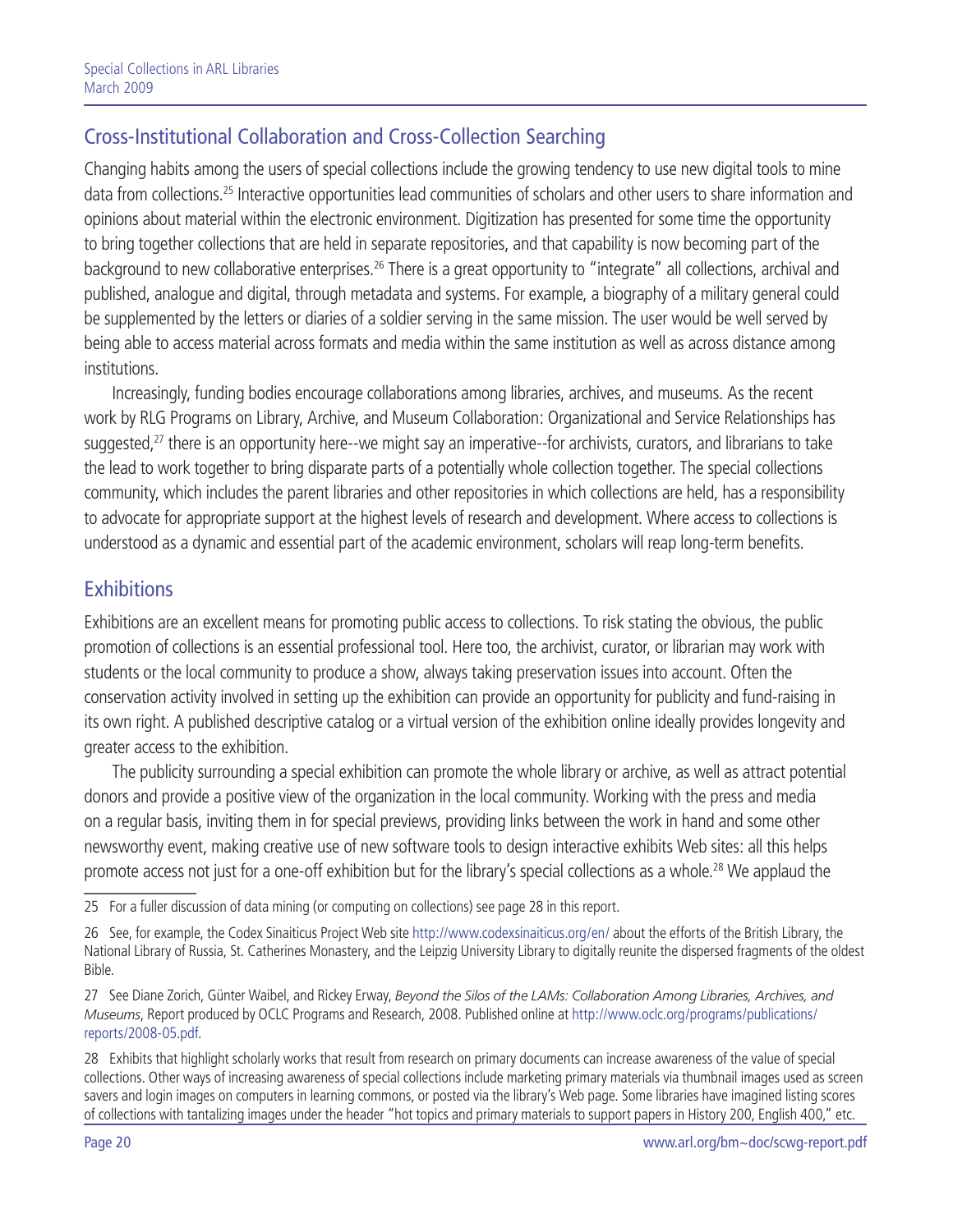<span id="page-20-0"></span>extension of this practice to the digital world through the provision of online exhibitions that complement the physical ones. In all contexts, an online version of the exhibit is strongly recommended as a means of ensuring that a record is kept and the institution obtains maximum benefit from all the work involved in creating the exhibit in the first place.

The skills that are needed to produce an exhibition and, still more, to make sure it gets attention, are not always the same skills that special collections librarians possess by training or inclination. Particularly in repositories with only a small staff to do all the work of caring for hundreds of special collections (and that means most ARL libraries), it is helpful to have a constituency of faculty and students who are ready and able to help. These campus "volunteers," in turn, benefit from the exposure to primary materials.

## **Digitization**

Digitization is a tool that special collections professionals have long used to promote access. Standards of practice in handling the objects and dealing with metadata are now well developed, and there is a swelling body of professional literature.<sup>29</sup> Some questions that should be highlighted here relate again to choices.

- Is there a choice to be made, for instance, between providing fuller catalog treatment or supplying a preliminary record and linking it to scanned examples from the collections?
- What priority should be given to the development of cross-searching mechanisms, which can expose kindred materials in separate collections?
- And then, when cross-searching can be facilitated, what impact does that have on decisions about which collections to digitize?
- How do we begin to think about families, or archival groups, of collections in a digital environment?

Such questions have a critical impact on access because our decisions about them influence the way our users search, and what they expect to find. The changing nature of our custodial responsibility and the changing habits of those who use our collections come sharply into focus in the digital environment.

## Large-Scale Digitization

In all the activities mentioned above, the electronic environment has transformed the opportunities for access and will continue to change the way we all do our work. Digitization is a tool used now in virtually all special collections libraries. Most recently, the mass digitization movement, which began with large general collections in some of the largest research libraries, has begun to focus on special collections. This turn of events has much to do with the legal morass

ARL's handsomely illustrated compilation *Celebrating Research* is another example of how a project that highlights individual collections can also raise the visibility and use of all special collections. The volume and companion Web site have been well received by current and potential users of the collections as well as by potential library donors. See [http://www.celebratingresearch.org/.](http://www.celebratingresearch.org/)

29 Harvard has provided a concise bibliography of the seminal sources which outline best practice for digitizing projects, [http://preserve.](http://preserve.harvard.edu/bibliographies/digitalplanning.pdf) [harvard.edu/bibliographies/digitalplanning.pdf.](http://preserve.harvard.edu/bibliographies/digitalplanning.pdf) Some common metadata standards can be found at<http://dublincore.org/> (Dublin Core), <http://www.loc.gov/standards/mets/>(Metadata Encoding & Transmission Standard (METS)) and <http://www.loc.gov/standards/mods/> (Metadata Object Description Schema (MODS)). For additional comment on the promise of digitizing special collections, see Ricky Erway and Jennifer Schaffner, "Shifting Gears: Gearing Up to Get Into the Flow." Report produced by OCLC Programs and Research, 2007, published online at [http://www.oclc.org/programs/publications/reports/2007-02.pdf.](http://www.oclc.org/programs/publications/reports/2007-02.pdf)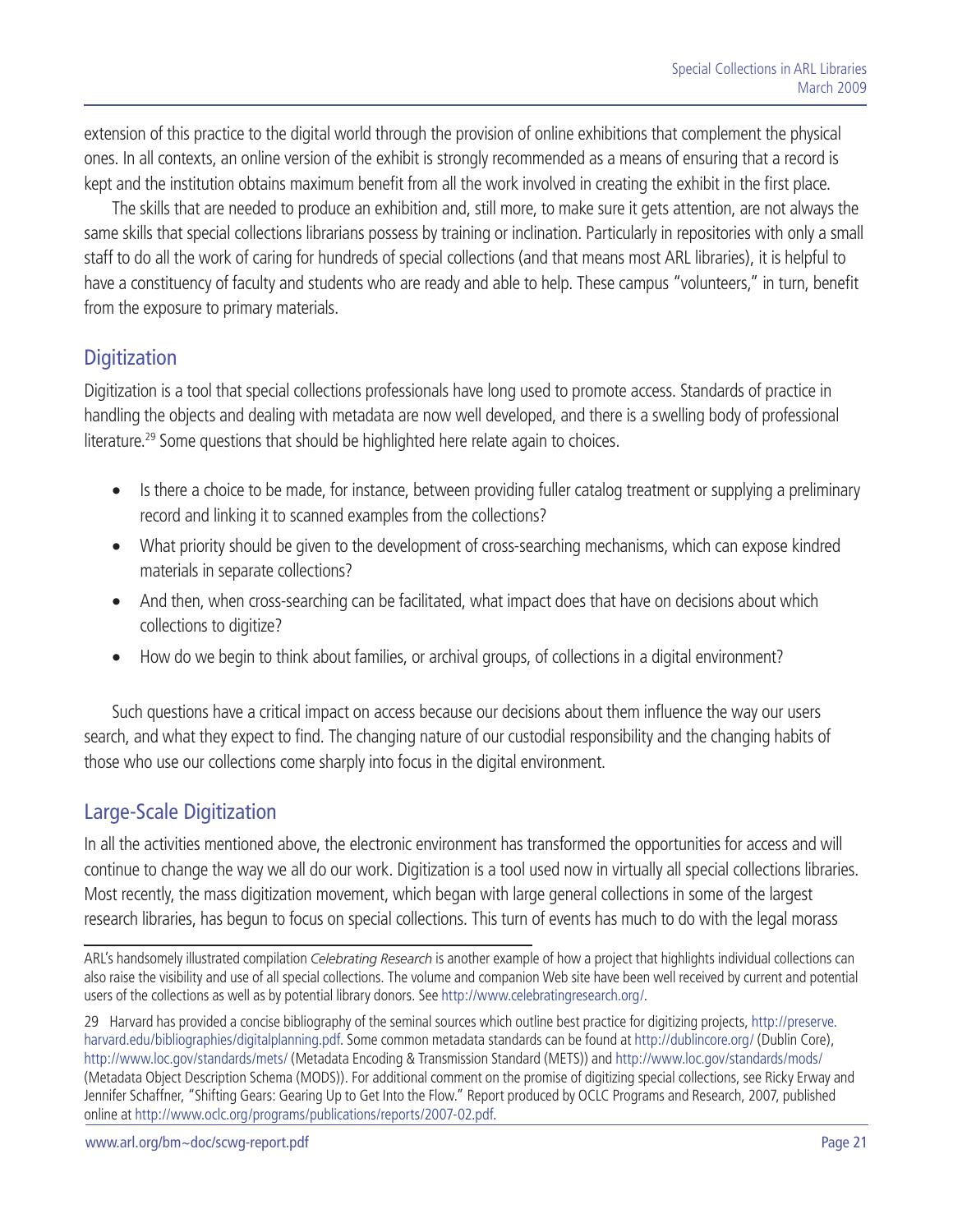<span id="page-21-0"></span>surrounding digitization of works in copyright and the issues of fair use and open access, as well as mass digitization simply extending its reach. Special collections from the 19th century and earlier, or indeed from any period up to the date of 1923 when copyright begins to kick in (in the US), have a special attraction because they present fewer problems of selection, rights clearance, and so on, than the large general collections that run over long periods.

As there come to be diminishing returns from digitizing the books that most or many large libraries possess, the rare and unique become more attractive, even if more of a challenge to handle. Promoting access to special collections through large-scale digitization is a real opportunity for certain sorts of materials in particular: pamphlets, which can be handled in a similar way to books and in some cases using the same scanning equipment, even though calling for special care; rare books for the same reasons and with the same caveats; manuscripts and other unbound archival materials, maps, ephemera and other flat paper collections that lend themselves to treatment page by page.

The "mass" approach also presents a whole range of special difficulties. Fragile material must be monitored by preservation experts, special workflows are needed to handle material that is not necessarily stored in book form on shelves, but inside boxes or cabinets. It is critically important to ensure that partners, especially commercial partners, understand the complexity of rights in special collections materials, and that repositories assert and protect those rights. Nevertheless large-scale digitization is an exciting option that will almost certainly become a fact of life for a significant number of special collections librarians and archivists in the near future. It calls for its own set of criteria to set intelligent priorities and to define the key issues that must be negotiated with digitizing partners such as: requirements for physical handling, expectations for use of the digitized files, standards for the files that ensure integrity and long term preservation, and respect for the public domain and copyright.30

## Creating Metadata

Having made choices about the priorities for processing collections, what are the technical opportunities for enhancing access? Digitization is of course preeminently a means of access to the content of original source materials. But, it is worth repeating the fundamental truth that without a means of identifying the material, and navigating its context, access to a physical original source or its digitized version will be a hit-and-miss business. It is not best practice to digitize material for public access without ensuring that an appropriate level of metadata is also provided.31 Digitization without metadata is an abrogation of stewardship.

Digitization, which is sometimes easier to finance through donations or special grants than basic description, should complement and enhance the catalog record. While it is not a good option to digitize or otherwise publish surrogates without generating descriptive metadata at some level, decisions do have to be made about what an appropriate level may be for a particular collection. There is a range of nuanced choices. For example, choices can be made between cataloging in more detail at the outset or providing a preliminary record. A higher-level, more general description than custom might prescribe can be revisited at a future date; and in the meantime, if it opens up a collection that has been effectively hidden, that enhances access. Broad collection-level description is worth doing for that reason alone.

<sup>30</sup> See, for example, Rick Johnson, "In Google's Broad Wake: Taking Responsibility for Shaping the Global Digital Library," *ARL: A Bimonthly Report...* <http://www.arl.org/bm~doc/arlbr250digprinciples.pdf>*.*

<sup>31</sup> One exception to this rule would be providing scanned images of material precisely so that it can be cataloged by someone working remotely.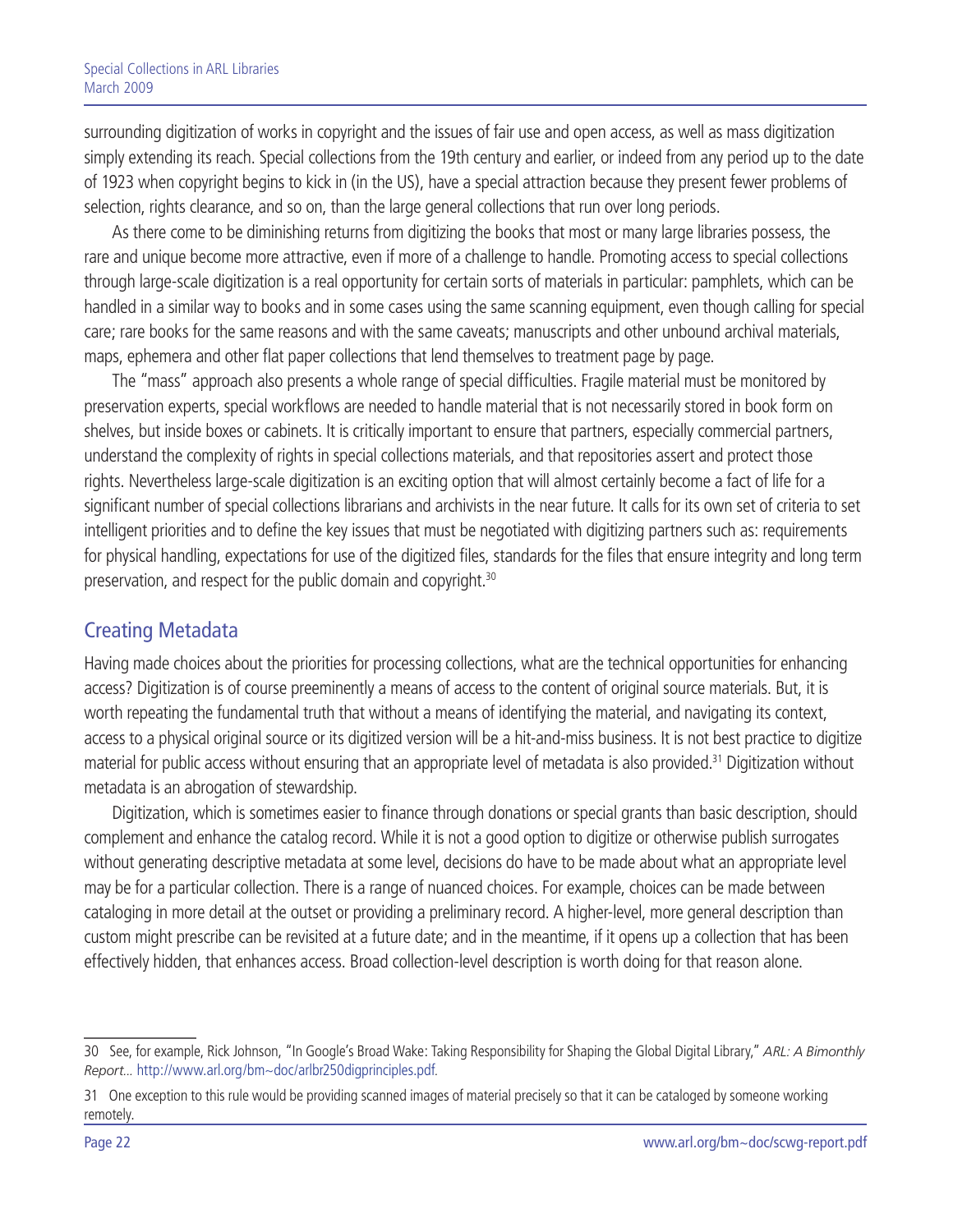## <span id="page-22-0"></span>Recommendations:

- 6. Special collections professionals should take a lead in researching and developing new forms of access, and finding opportunities to apply them to special collections. Libraries and other repositories need to make the necessary investment in technology to advance the creation of tools, and support their staff in taking this lead.
- 7. Adequate online metadata is an essential condition for good quality access to both the original and digitized versions of material. Minimal description is far better than none. Basic information about all collections (e.g., the initial record of acquisition) should be made available online as quickly as possible.
- 8. Special collections description is increasingly open to interaction with the community of users. Archivists and librarians should encourage and take advantage of these interactions in order to promote access. Such interactions include mounting and using catalogs within social networking environments, and using and developing tools that allow researchers to contribute to the documented knowledge about a collection.
- 9. Special exhibitions are important tools for promoting access, and should be accompanied by online digital versions, to be maintained after the physical exhibit is over.
- 10. Large-scale digitization is an important option in the tool kit of special collections departments. Repositories should work with large-scale digitization vendors and partners to help negotiate and develop appropriate agreements for digitizing special collections. These arrangements should be broadly shared with the community as they occur.
- 11. Repositories must also ensure that commercial partners respect and maintain basic rights over digital content.
- 12. The Working Group recommends that ARL encourage and contribute to the RBMS development of a set of guidelines on issues relating to the mass digitization of special collections similar to the negotiation checklist developed for mass digitization of general collections.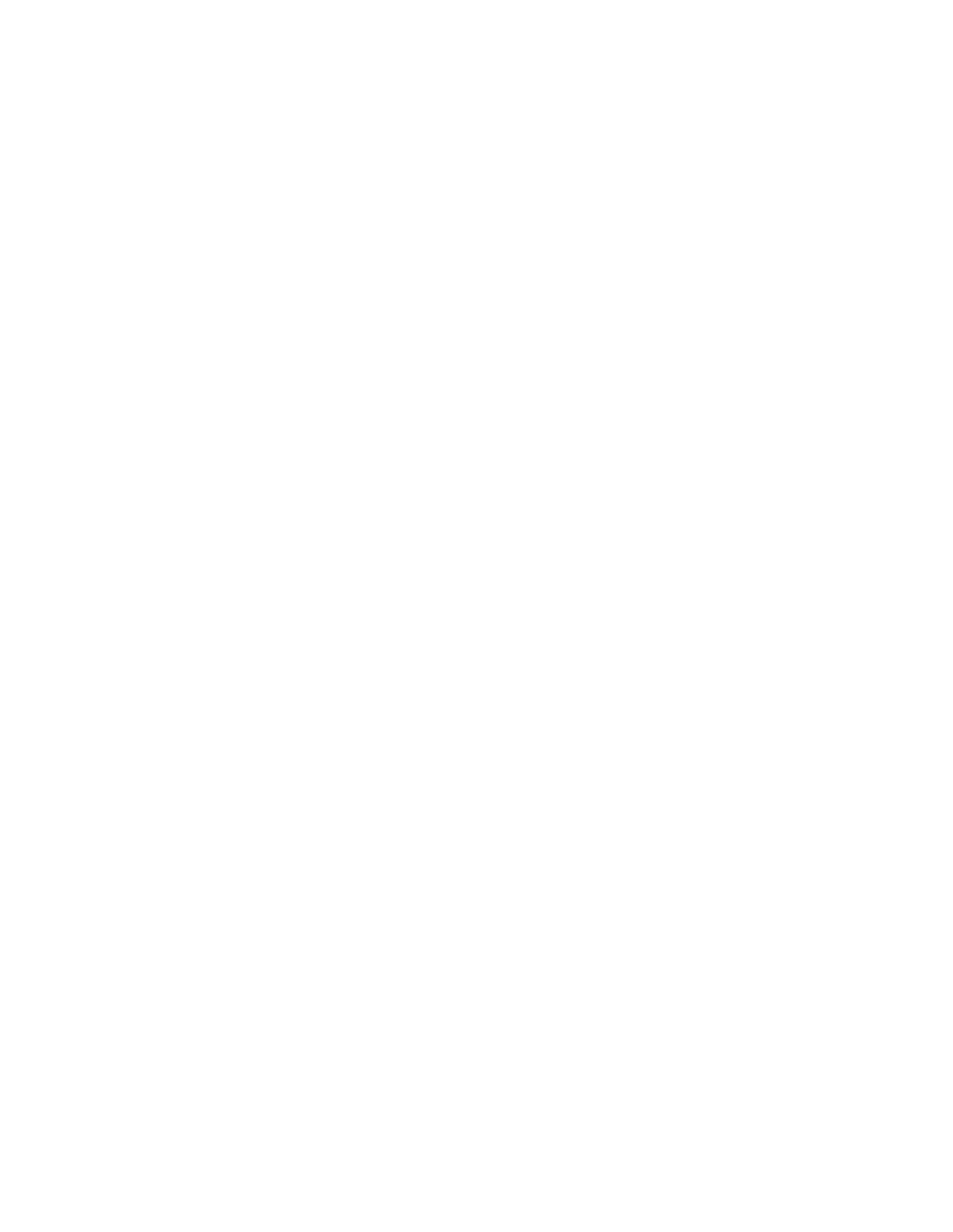# <span id="page-24-0"></span>**III. The Challenge of Born-Digital Collections**

The remarks in this section make several important assumptions,<sup>32</sup> some of which reflect a reality that as yet only a few, very large or very specialized, libraries and archival repositories are experiencing at first hand. Unexamined in this report as yet, is the overarching question, what are special collections in the digital environment? The ARL Working Group on Special Collections discussed several ways of answering this question. Answers will remain provisional, and often reflect local circumstances rather than a single way of looking at the question that can be applied across the board. The group generally agreed, first, that electronic commercial publications that mimic the form of their predecessors in the analog world generally are not special collections. Examples of these include e-Books and electronic journals and serials. Somewhere on the margins of digital special collections would be published aggregations of rare books, depending perhaps on the extent to which they already include appropriate metadata and editorial information.<sup>33</sup>

Digital special collections, in the view of the group, do include any materials that, on account of their content, uniqueness of format, or context, require non-standard descriptions or call for special treatment. Such special treatment would include archival selection and preservation; thus the institutional archives of the library's or archive's parent body (in the case of ARL members, generally but not always a university) are by definition special collections. Electronic records management is a hugely important skill in the management of special collections. Digital special collections also include the digitized versions of original material held in physical form by the institution: here, the activity of selecting for digitization and creating the appropriate metadata and mechanisms for storage, preservation, and access are among the key skills that are needed. Digital special collections also include, without question, numerous types of material that either would not be treated as so special in the parallel, analog universe, and not a few new formats. For example, a major category of digital special collections, growing rapidly already, is the electronic "papers," including e-mail, of authors, artists, politicians, and others.<sup>34</sup> New types of special collections will only proliferate in the digital environment. Their treatment calls for new staff skills and also for careful integration with the more traditional forms of special collections

<sup>32</sup> Two recent reports provide a context for addressing the digital challenges of special collections. For a broad-brush overview of the state of digital repository services in research libraries, see "The Research Library's Role in Digital Repository Services," a report prepared by an ARL Task Force and released in February 2009. It includes a "Horizon Analysis" projecting key shifts in the digital repository landscape in the next seven years, identifies key areas for research library engagement, and calls on research libraries to act to ensure an ongoing role in digital repository service development. The full text of the report is freely available at <http://www.arl.org/bm~doc/repository-services-report.pdf>. In addition, for an assessment of the state of preservation activities in research libraries, including those in relation to digital resources, see the forthcoming report by ARL Visiting Program Officer Lars Meyer, Emory University, "Safeguarding Collections at the Dawn of the 21st Century: Describing & Measuring Contemporary Preservation Activities in ARL Libraries" to be released in spring 2009 on the ARL Web site.

<sup>33</sup> The Working Group chose not to focus on the ways in which e-research and e-science data might be viewed as an important form of 21st century special collection, leaving that to the ARL Working Group on e-Science and others.

<sup>34</sup> For an examination of the issues of personal digital collections, see the ARIADNE/Digital Lives Research Project in the UK [http://ariadne.](http://ariadne.ac.uk/issue55/williams-et-al/) [ac.uk/issue55/williams-et-al/.](http://ariadne.ac.uk/issue55/williams-et-al/)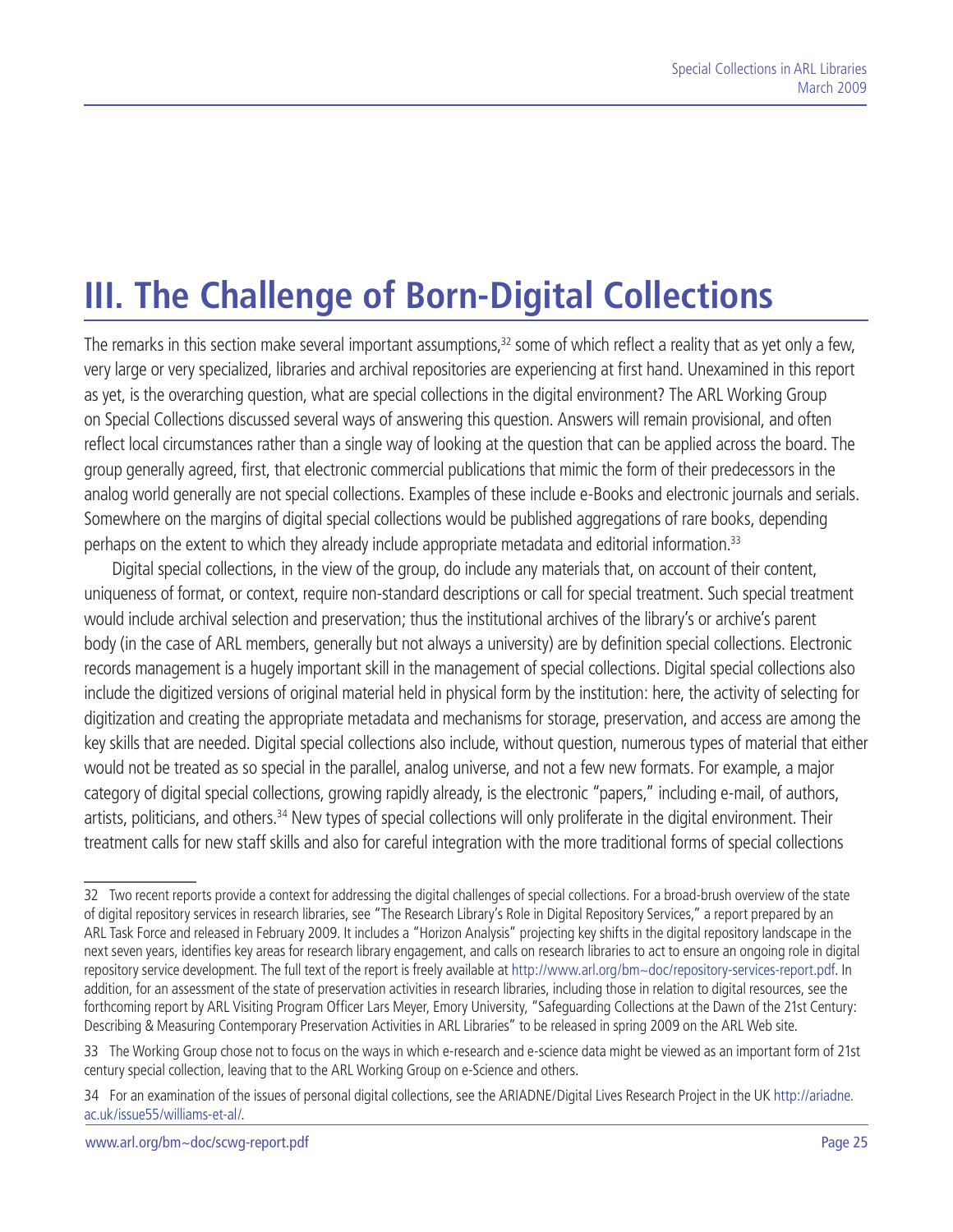<span id="page-25-0"></span>that they often complement. This section of our report alludes to some ways in which these new types of collections are developing now.

# Models of How to Handle Digital Materials in Special Collections

The growing proportion of born-digital materials in special collections will shift the focus of digital curation from ad hoc, focused efforts for the occasional digital accession to established policies, procedures, and workflows that can manage these materials routinely. Organizations increasingly are experiencing pressure to muster the financial, administrative, and technical resources that such standardized practices require.

Special collections practices until now have tended to be shaped by an approach that privileges the unique needs of each body of materials rather than standardized, production-oriented processes that allow for their expeditious handling. Just as the level of customized work on traditional formats is being replaced by "processing light" and similar approaches, digital materials require a similar approach that emphasizes expeditious availability along with long-term stewardship. The United States National Archives and Records Administration (NARA) is providing helpful guidance for the rest of the community in this sphere.<sup>35</sup> There is also much to be learned from litigation support and computer forensics technology.<sup>36</sup>

There is a well-established set of core functional activities for managing and appraising special collections, including accessioning, physical management and preservation, description, and access. The OAIS reference model,<sup>37</sup> for example, provides a framework that mirrors these traditional functions in a digital environment and institutions with a responsibility for special collections need to respond to the need for each of them. To a degree not present in the analog environment, participation in the evolution of information recording technologies and collaboration with creators and service providers is essential to effective curation of digital materials.<sup>38</sup> Both the inherent stability of many analog media (especially ink on paper) and the ability of creators and service providers to manage them with little technical expertise or concern for long-term preservation and access are absent for digital materials. Early intervention and deep technical knowledge and skills are required in ways that most special collections repositories have not been attuned to or organized for. Even if repositories develop new approaches and capabilities in-house, the dynamic nature of digital materials requires effective partnerships with others, especially including information technology specialists. Case studies are needed to illustrate possible approaches and to help individual repositories avoid the thankless work of reinventing solutions in isolation.<sup>39</sup>

<sup>35</sup> See, for example, "Strategy for Digitizing Archival Materials for Public Access, 2007–2016" [http://www.archives.gov/digitization/strategy.](http://www.archives.gov/digitization/strategy.html) [html](http://www.archives.gov/digitization/strategy.html) and "Lifecycle Data Requirement Guide" found at [http://www.archives.gov/digitization/guidance.html.](http://www.archives.gov/digitization/guidance.html)

<sup>36</sup> See, for example, "Adapting Existing Technologies for Digitally Archiving Personal Lives" in which Jeremy Leighton John addresses the relevancy of existing technologies in computer forensics to the needs of digital curation [http://www.bl.uk/ipres2008/presentations\\_day1/09\\_](http://www.bl.uk/ipres2008/presentations_day1/09_John.pdf) [John.pdf](http://www.bl.uk/ipres2008/presentations_day1/09_John.pdf). Strategies for recovering digital works so that they can be preserved are explored in "Finding and Archiving the Internet Footprint" by Simson Garfinkel and David Cox<http://www.simson.net/clips/academic/2009.BL.InternetFootprint.pdf>.

<sup>37</sup> The Consultative Committee for Space Data Systems' recommendation for the OAIS reference model is available at [http://public.ccsds.org/](http://public.ccsds.org/publications/archive/650x0b1.pdf) [publications/archive/650x0b1.pdf](http://public.ccsds.org/publications/archive/650x0b1.pdf).

<sup>38</sup> Illustrations of effective, early partnerships with creators of digital content include the sustained conversations between expected donors of personal papers, such as elected officials or authors, and curators to discuss and influence the scope and organization of the materials to be deposited.

<sup>39</sup> The work of the National Digital Information Infrastructure and Preservation Program (NDIPP) promises useful case studies in this area. Included in the sixty-seven partners (as of March 2007) are eight consortial partnerships comprising thirty-three institutions that are selecting, collecting, and preserving specific types of digital content. For an example of a significant attempt to capture born digital resources, in this case the Web, see the Internet Archive <http://www.archive.org>.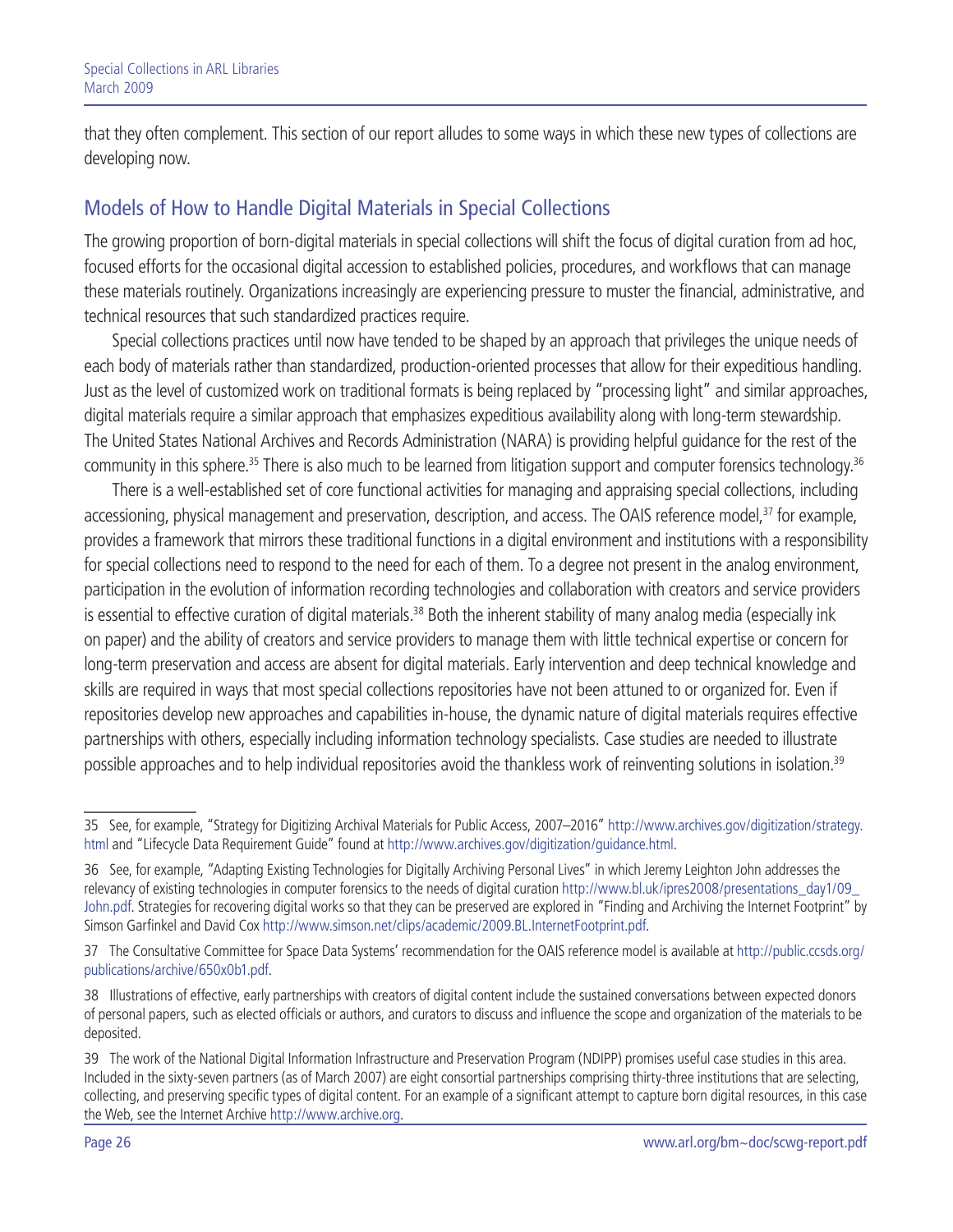<span id="page-26-0"></span> The need for early intervention, or for widely shared norms for accepting digital content (for instance standard file formats, such as the ones from the LAC and PRONOM from the UK<sup>40</sup>) requires a range of activities that ensure the capture and preservation of digital materials much earlier and with much less selectivity than is currently the case for analog materials. By working with those individuals who are developing information systems, repositories might influence the integration of transparent or intuitive selection and preservation tools to make the capture of materials more reliable and effective. Many of these systems, such as courseware applications that contain records of teaching, once preserved in paper filing systems and often considered ephemeral, need to facilitate better the permanent retention of products that provide evidence of the teaching and learning process. Libraries and archives working with faculty and other users have to develop new approaches to selection and preservation as they consider whether to migrate content. Working with institutional repository services, special collections professionals find that they are obliged to create mechanisms for provisional accessioning of digital materials that will allow their ongoing preservation, before decisions on their long-term value can be made. Influencing the development of tools and educating creators in effective methods of managing and saving digital materials must serve much the same function as records management – ensuring a stable body of materials from which selection can be made.

## Descriptive Practices and the Provision of Continuing Access

Descriptive practices need to leverage existing directory schemes, much in the same way archivists use the original file plans as their basis for arranging records in physical form. Powerful full-text search engines and browsing capabilities need to be integrated into access mechanisms in ways that complement or diminish the need for traditional arrangement and description. To the extent that metadata is built into digital materials, they may become self-describing and the task of the cataloger or processor becomes more one of extracting descriptive metadata rather than creating it from scratch. Integrating digital materials that are part of larger collections that include more traditional analog materials as well will require descriptive practices that are nimble in providing integrated access to all components.

Except on the smallest scale, the challenges of digital storage and preservation will be beyond the capacity of almost all special collections repositories. The volume of digital materials that will flow into special collections repositories is such that it requires collaboration with other repositories and service providers with the capacity and capabilities to house and manage them. In the context of such collaborative arrangements, the stewards of special collections must draw attention to the particular needs of their collections and their users. Preservation and retrieval capabilities will need to be defined and audited routinely in ways that are foreign for most traditional collections. Ongoing content migration, emulation, or other strategies to ensure long-term accessibility – along with media migration – need to be in place and monitored.

Ongoing access to digital materials requires the development, implementation, and maintenance of search engines, interfaces, and delivery mechanisms that meet evolving user needs. Experience has shown that most developments in these areas come from large-scale commercial, scientific, and production environments other than cultural institutions and shape user expectations in ways that repositories are forced to respond to. The skills needed to take advantage of these developments are expensive because of competition from these other environments and not readily available to libraries and archival repositories. Once again, collaboration and partnerships – including the occasional possibility of transferring responsibility to other entities – will be the only way in which special collections departments can fulfill their

<sup>40</sup> See descriptions of the file format at <http://www.collectionscanada.gc.ca/government/002/007002-3017-e.html> and [http://www.](http://www.nationalarchives.gov.uk/pronom/) [nationalarchives.gov.uk/pronom/.](http://www.nationalarchives.gov.uk/pronom/)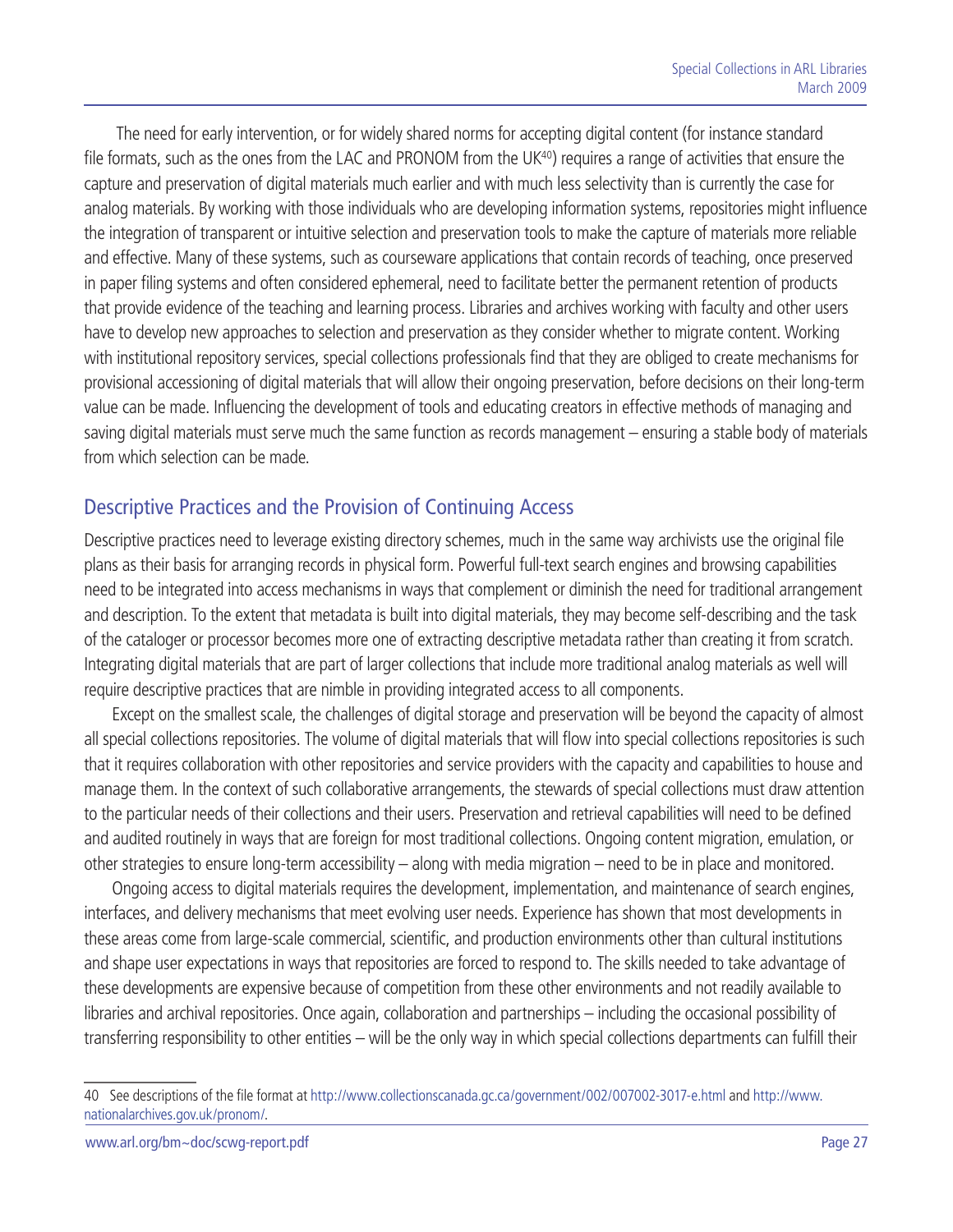<span id="page-27-0"></span>stewardship obligations for digital materials. Archivists, curators, and librarians need to be involved in campus planning for local cyber-infrastructure capabilities.

Two points need to be made here. First, indexing and or responsibility for access may no longer fall so strongly to libraries and archives. At some level, new scholarly practices may involve giving copies of sizeable digital corpora to interested scholars who will then perform various kinds of computing on them, some of it to get access, some to rank, some to summarize or interpret, some to do inference across multiple collections. These new points of access may be more specialized, variable, and situational than what the library or archive can be expected to offer. They may also be experimental, or requiring of subsequent scholarly interpretation. A second point to be made about access to digital materials is that sometimes, the best or only thing that the library or archive can do is to use some clearly insufficient technology, and then wait and re-run the technology later when it improves. This may be the case with some image or recorded speech collections, where significant effort and money is being expended to advance the state of the art, and what can be done in ten years computationally to provide access to the collection is likely to be much better than what can be done today.

A major theme that emerges during digital curation is the need for partnerships and collaborations – those that involve transferring responsibility for activities that repositories have managed for traditional analog materials. Defining requirements, identifying partners with the capabilities and capacity to meet those requirements, and routine monitoring of their performance need to become an integral part of strategies for managing digital materials in special collections. An example of these new types of partnerships/collaborations is the outsourcing of indexing of various corpora to Google and others.

# Recommendations: (with some talking points on digitization privacy/institutional liability concerns)

- 13. New definitions need to be created for determining the scope of digital special collections, so that stakeholders can understand the nature of special collections professionals' responsibilities. These include a responsibility for harvesting and preserving endangered web sites, wikis and other dynamic information resources.
- 14. There is also a pressing need for training programs that will help administrators as well as special collections professionals to understand their responsibilities in this environment. Digital awareness is a responsibility that library managements need to address most especially in dealing with special collections.
- 15. Digitization makes visible materials that may be "public" but not broadly shared, such as legal records, which remain "practically obscure" in paper form thus providing some measure of privacy protection. With digitization, the access/privacy balance is shifted and can result in unintended consequences that may raise liability concerns for the institution. Institutions may end up facing requests to redact or take down content that has been put online.<sup>41</sup> There is a need for those in charge of special collections to understand and have ready access to a clear institutional policy and procedure for responding to such requests, that ensures actions are taken in light of the most current legal decision in this field.

<sup>41</sup> Consider, for example, the recent Vanginderen case at Cornell University, where an alumnus sued the university for breach of privacy because their digitized version of the student newspaper contained an unfavorable story about him.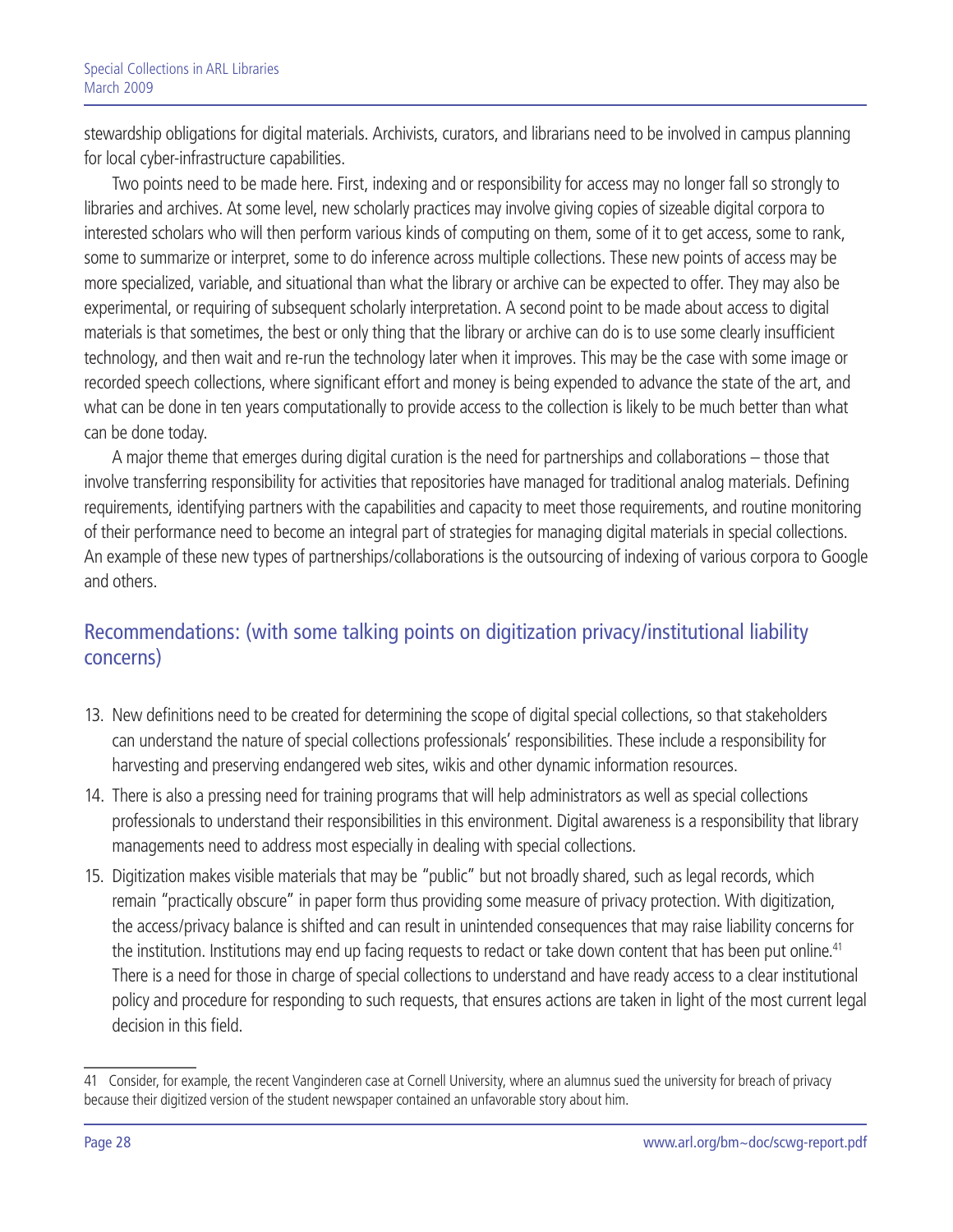- 16. The imperative to collaborate becomes far more apparent in the digital environment. Special collections librarians and archivists should both welcome and seek out collaborations, with museums and galleries, with scholars creating electronic databases, with lawyers, with information technologists, and with the creators and custodians of digital repositories (who will not necessarily be the libraries themselves, as the needs for electronic preservation diversify and grow).
- 17. There is an ongoing need for case studies that can illustrate possible approaches to early intervention with digital records creators, institutional collaborations, and partnerships with information technology specialists.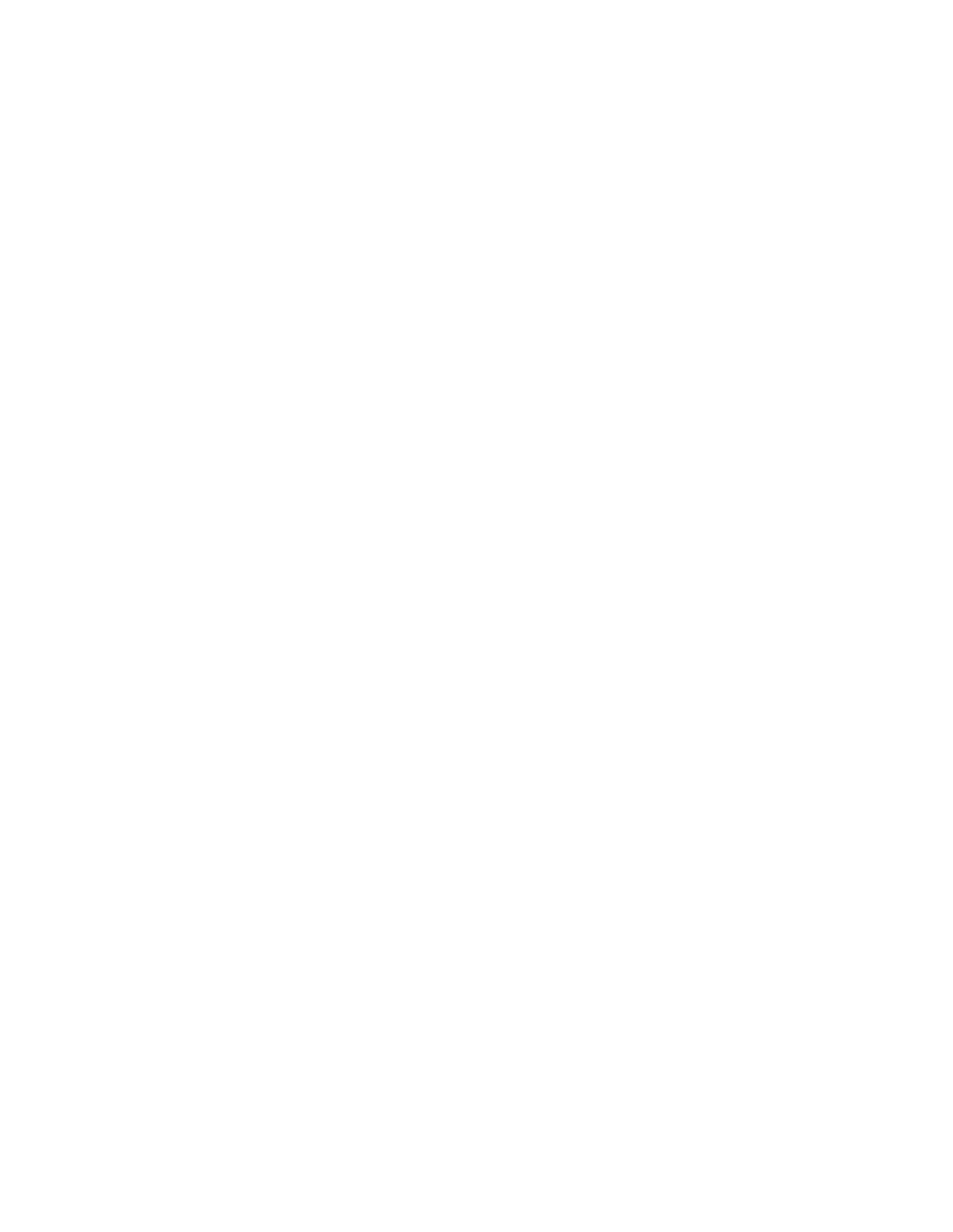# <span id="page-30-0"></span>**Conclusion**

The leaders of research libraries have an opportunity to shape the future direction of special collections as a key element of our libraries. The recommendations included in this report call for the research library community not only to support and endorse the extraordinary work of our special collections professionals, but also to provide, with their help, tools, guides, and partnerships that will point to future directions.

19th- and 20th-century materials present special challenges because they cover all formats and engage us with the issues of copyright and intellectual property, privacy, and restrictions on access, as well as the technological challenges and opportunities arising from digital technology. But the issues we have identified here relate in different ways to all special collections, whatever their format and from whatever period they may derive. The important message that we wish to deliver is that special collections, taken together, define the distinctive features of the modern research library.

We hope that the leadership of research libraries will take this opportunity and seize this moment, to support and advocate for actions that reposition special collections to maximize their use for scholarship and teaching.

We hope to see these actions undertaken within the closest possible collaboration with the leading professional bodies (e.g., RBMS and SAA) that handle special collections in our libraries. We also hope to promote closer collaboration within the parent organizations of ARL member libraries (mostly universities), encouraging efforts that draw together collaborations on campus and between campuses and other bodies. ARL has an opportunity for critically important influence.

With ARL endorsement of this direction, the Working Group proposes to develop the following set of recommendations into an action agenda for itself or other groups within ARL and to undertake efforts to engage other segments of the library and higher education communities in advancing the agenda.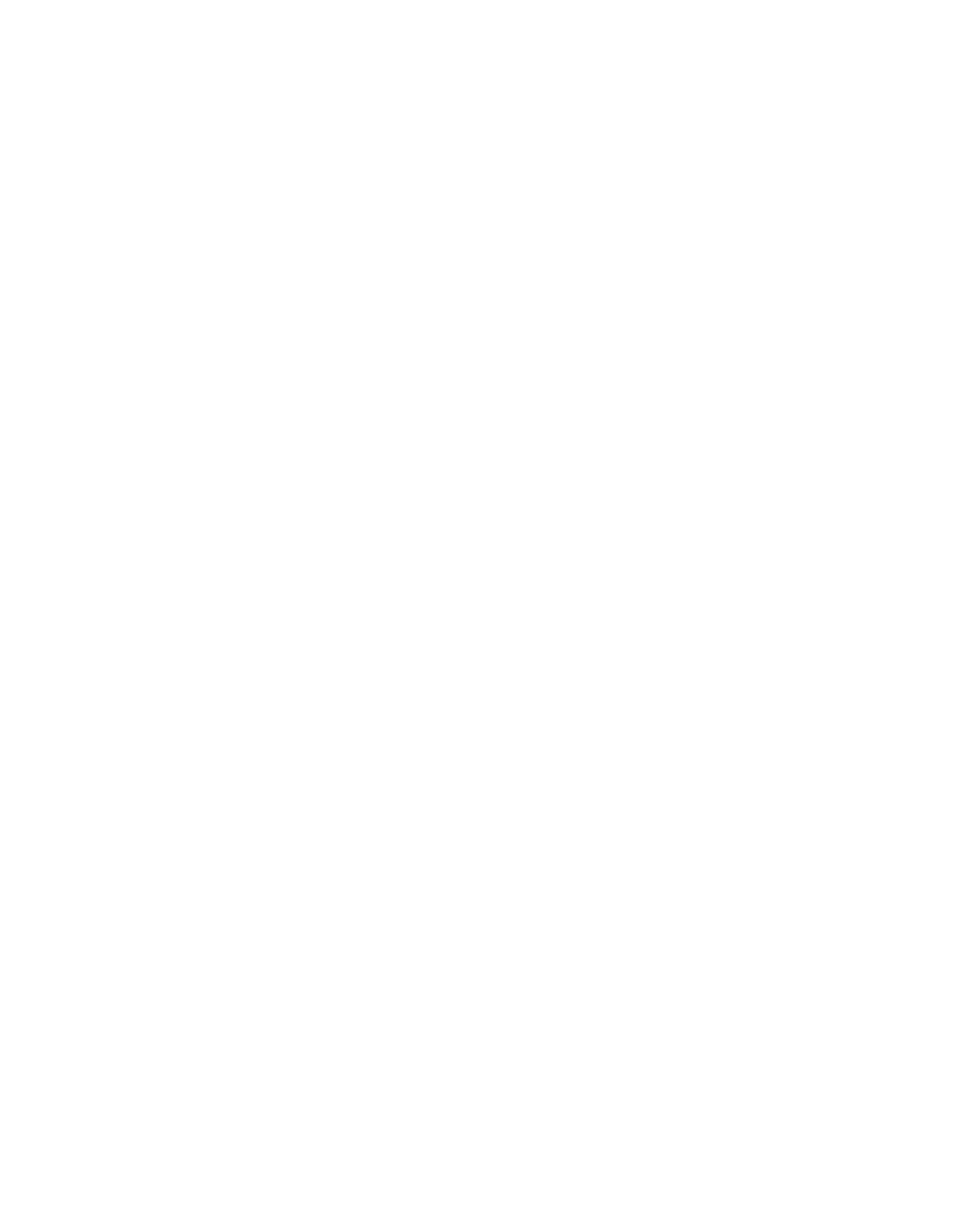# <span id="page-32-0"></span>**Appendices**

# Recommendations

# I. Collecting Carefully, with Regard to Costs, and Ethical and Legal Concerns

- 1. Donors and senior administrators need to be informed about the value and the costs of managing collections. Repositories need carefully to assess their own capabilities prior to accepting collections. Tools should be developed to assist in this process of assessment.
- 2. The professionals and administrators who are charged with care of special collections must themselves take carefully into account the costs of preservation, processing and providing access, including digital access, when they accept or purchase a collection.
- 3. The heads of archives and libraries, as well as their special collections staff, must educate donors to the consequences of lengthy restrictions on access, and should strive to balance considerations of individual privacy with those of scholarly access and the long-term interests of collections and their users.
- 4. Rigorous, full, and accurate documentation of the source of any acquisition is essential.
- 5. Archivists, curators, and librarians must support the work of records management staff and adopt early intervention practices in order to facilitate collecting, describing, and preserving new types of special collections, particularly those born-digital

### II. Ensuring Discovery and Access

- 6. Special collections professionals should take a lead in researching and developing new forms of access, and finding opportunities to apply them to special collections. Libraries and other repositories need to make the necessary investment in technology to advance the creation of tools, and support their staff in taking this lead.
- 7. Adequate online metadata is an essential condition for good quality access to both the original and digitized versions of material. Minimal description is far better than none. Basic information about all collections (e.g., the initial record of acquisition) should be made available online as quickly as possible.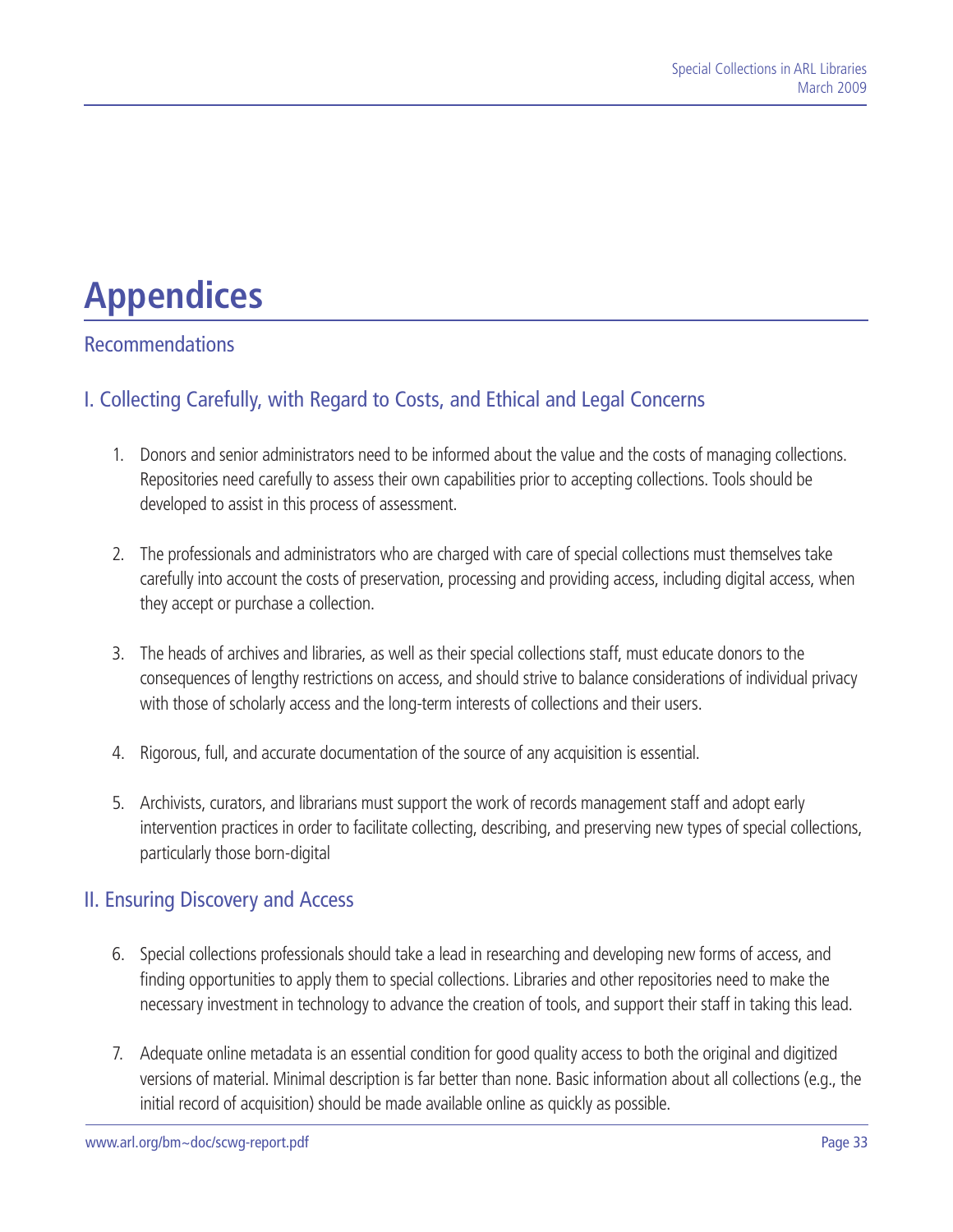- <span id="page-33-0"></span>8. Special collections description is increasingly open to interaction with the community of users. Archivists and librarians should encourage and take advantage of these interactions in order to promote access. Such interactions include mounting and using catalogs within social networking environments, and using and developing tools that allow researchers to contribute to the documented knowledge about a collection.
- 9. Special exhibitions are important tools for promoting access, and should be accompanied by online digital versions, to be maintained after the physical exhibit is over.
- 10. Large-scale digitization is an important option in the tool kit of special collections departments. Repositories should work with large-scale digitization vendors and partners to help negotiate and develop appropriate agreements for digitizing special collections. These arrangements should be broadly shared with the community as they occur.
- 11. Repositories must also ensure that commercial partners respect and maintain basic rights over digital content.
- 12. The Working Group recommends that ARL encourage and contribute to the RBMS development of a set of guidelines on issues relating to the mass digitization of special collections similar to the negotiation checklist developed for mass digitization of general collections.

## III. The Challenge of Born-Digital Collections

- 13. New definitions need to be created for determining the scope of digital special collections, so that stakeholders can understand the nature of special collections professionals' responsibilities. These include a responsibility for harvesting and preserving endangered web sites, wikis and other dynamic information resources.
- 14. There is also a pressing need for training programs that will help administrators as well as special collections professionals to understand their responsibilities in this environment. Digital awareness is a responsibility that library managements need to address most especially in dealing with special collections.
- 15. Digitization makes visible materials that may be "public" but not broadly shared, such as legal records, which remain "practically obscure" in paper form thus providing some measure of privacy protection. With digitization, the access/privacy balance is shifted and can result in unintended consequences that may raise liability concerns for the institution. Institutions may end up facing requests to redact or take down content that has been put online. There is a need for those in charge of special collections to understand and have ready access to a clear institutional policy and procedure for responding to such requests, which ensures actions are taken in light of the most current legal decision in this field.
- 16. The imperative to collaborate becomes far more apparent in the digital environment. Special collections librarians and archivists should both welcome and seek out collaborations, with museums and galleries, with scholars creating electronic databases, with lawyers, with information technologists, and with the creators and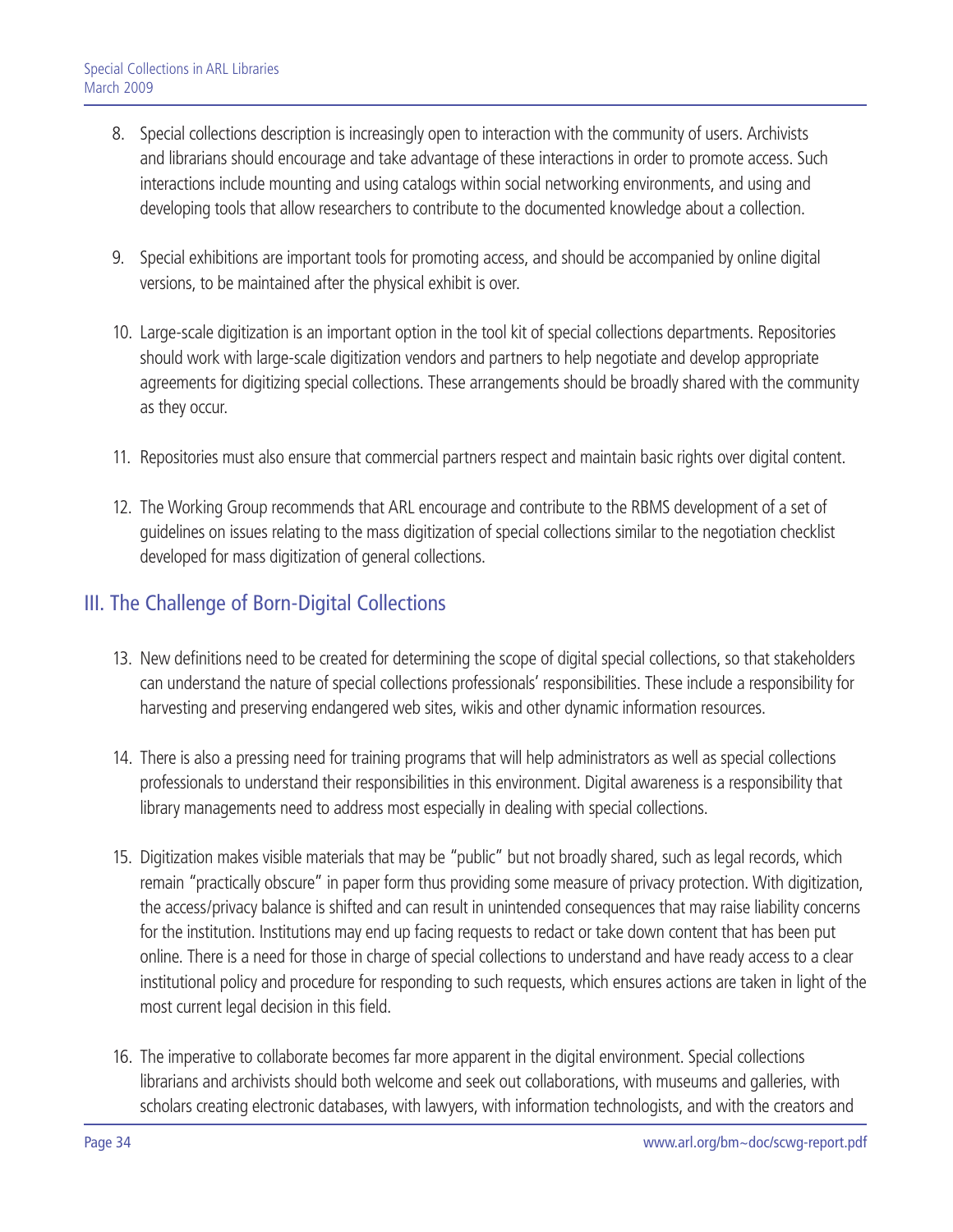custodians of digital repositories (who will not necessarily be the libraries themselves, as the needs for electronic preservation diversify and grow).

17. There is an ongoing need for case studies that can illustrate possible approaches to early intervention with digital records creators, institutional collaborations, and partnerships with information technology specialists.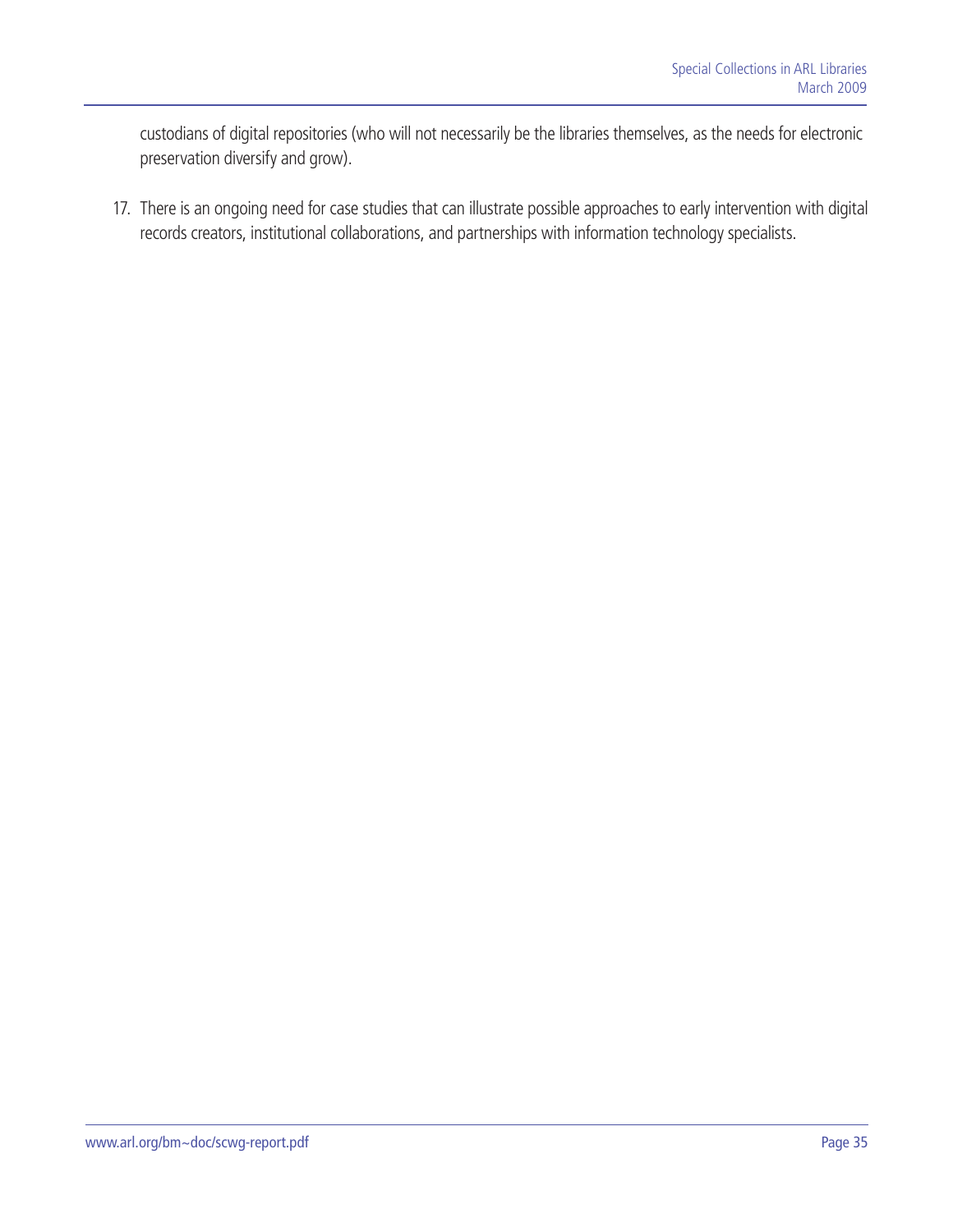## Working Group Charge

#### **February 23, 2007**

#### **ARL WORKING GROUP ON SPECIAL COLLECTIONS**

#### **Special Collections in the Context of New and Expanding Library Roles**

An objective within the scope of ARL's Research, Teaching, and Learning Steering Committee is "Building and supporting collaborative integration and enduring access to comprehensive research collections and resources in all formats that advance research, teaching, and learning."

It is within this broad context that the steering committee set for itself a strategic priority of addressing the changing nature of collections, collection management, and collection use. Potentially, this might embrace many areas of inquiry for ARL but, in the view of the steering committee, none so pressing as addressing issues associated with the collection, surfacing, and leveraging of special collections.

Therefore, the Research, Teaching, and Learning Steering Committee is establishing a Working Group on Special Collections.

#### **Charge to the Working Group**

The Working Group on Special Collections is charged with advising the Research, Teaching, and Learning Steering Committee on special collections issues on an ongoing basis. In this context, "special collections" is construed broadly to include distinctive material in all media and attendant library services.

#### **Priority Issues**

The two issues that the Steering Committee identifies as first priorities for the attention of the Working Group are

1. Identify opportunities and recommend actions for ARL and other organizations that will encourage concerted action and coordinated planning for collecting and exposing  $19<sup>th</sup>$ - and  $20<sup>th</sup>$ -century materials in all formats (rare books, archives and manuscripts, audio, and video, etc).

2. Identify criteria and strategies for collecting digital and other new media material that currently lack a recognized and responsible structure for stewardship.

These two issues are closely linked. An enormous amount of valuable material in all formats remains uncollected and risks being permanently lost. Coordinated strategies for identifying, collecting, preserving, and exposing these materials are greatly needed.

International efforts are underway – and more are needed – to support the digitization of  $19<sup>th</sup>$  and 20th-century newspapers and books. Even before such digitization is possible, strong efforts must be made to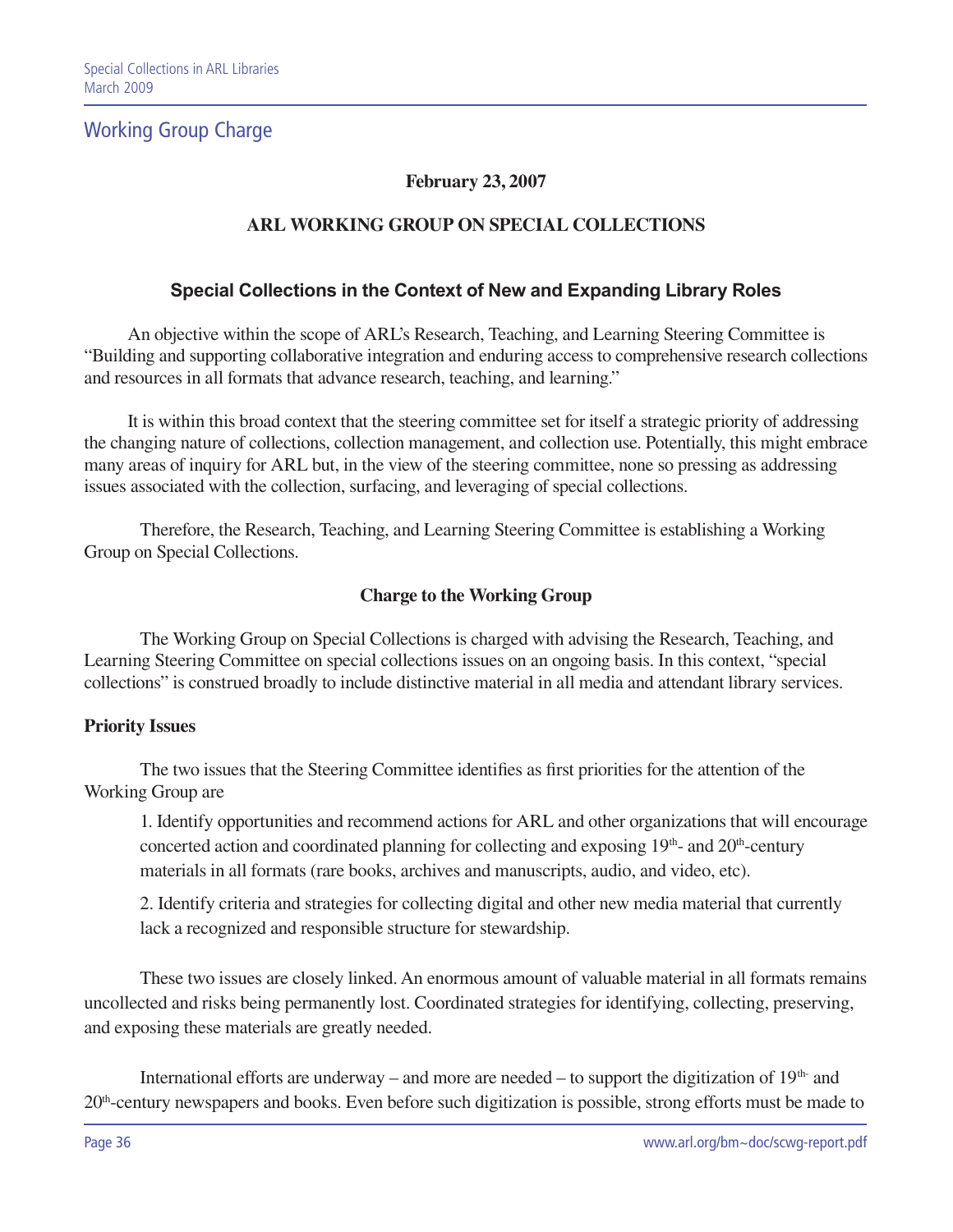identify and acquire culturally significant materials from these periods.

While individual libraries should ultimately take action to acquire and expose such materials, ARL can provide leadership for encouraging collective activities. These would include but not be limited to, collection analysis, identification of gaps, coordination, and use of a "preliminary record" for identifying and making accessible otherwise hidden collections.

#### **General Issues**

In addition to the priority issues listed above, the Working Group may also wish to advise the Steering Committee about the following:

• ways to illustrate examples of how special collections contribute to innovative research, teaching, and learning.

• contributing to the work underway within ARL to develop qualitative and quantitative measures for the evaluation of special collections. These might include a target for surfacing hidden collections and mechanisms for tracking progress.

• contributing to and/or validating the work being done by the ACRL/RBMS Core Competencies Task Force to define the skills needed for work in special collections.

From time to time, the RTL Steering Committee may ask the Working Group to provide advice on other issues. For example, the Working Group may be asked to address preservation strategies for special collections in both physical and electronic spheres following Steering Committee discussion of a report from the ARL Task Force on the Future of Preservation in ARL Libraries.

#### **Timeframe, Reports & Assessment**

The Working Group is expected to be ongoing. However, the RTL Steering Committee asks the Working Group to report on their progress semi-annually.

No later than October 2008, the RTL Steering Committee will review the charge to the Working Group, assess accomplishments, and consider if this is the most effective way to ensure that the special collections agenda remains strategic to the directions ARL has set.

Proposed by Research, Teaching, and Learning Steering Committee, October 18, 2006 Endorsed by Executive Committee November 21, 2006 Revised February 23, 2007 in consultation with Chairs and ARL Executive Committee